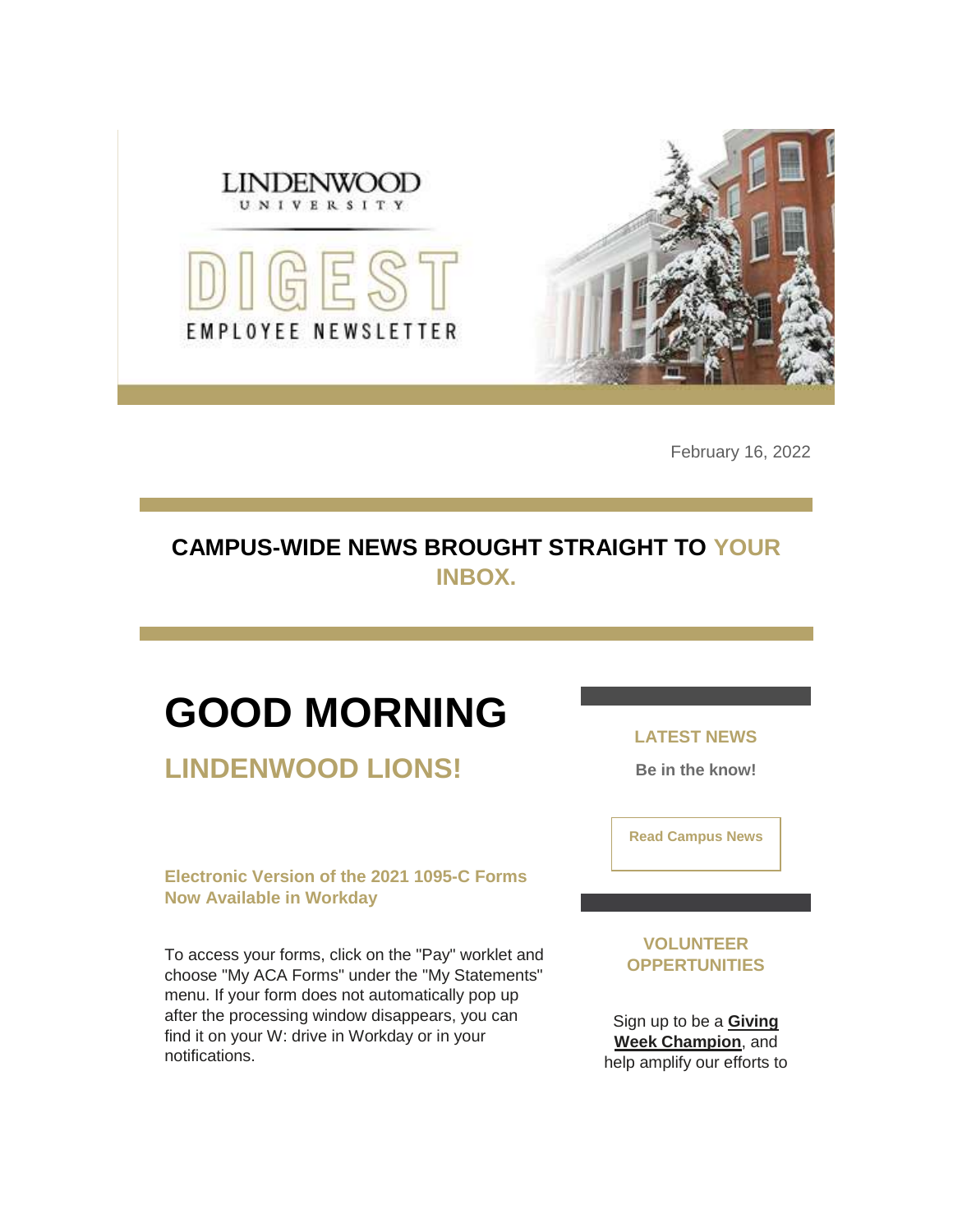Paper copies of the 1095-C forms will be mailed to the home address listed in Workday of employees who did not elect paperless only.

If you have any questions, please reach out to **[Candace Terry](mailto:cterry@lindenwood.edu)** in the benefits office.

raise money during Giving Week!

#### **STAY CONNECTED**

**[Join LindenConnect](https://nam04.safelinks.protection.outlook.com/?url=https%3A%2F%2Fr20.rs6.net%2Ftn.jsp%3Ff%3D001B0v3-0NK5bfuDx5WnjznYHtW9XF5GzcOGgRoVwryThwPmxSiHdOeagao2ygorpoBvEBdPdyFNUo6Gww947OPvbwD6OcEIL2hLJKCJo3qgLEaAqBcWofOfTmxRNTW-rkOX6MD5UeWiT8pPaNPRHDbuNINf2guuQHHuqN5PHkhAVA%3D%26c%3DVx8gFamRnMtojEEgfnCPFCh2wbXlVdsiLzPbWooNCnR1j6leYKMXlg%3D%3D%26ch%3DlWzf4CdxCUN86mNShHfZtceal9JQC7XX11UbhFWYuzxajj8eAlHyuA%3D%3D&data=04%7C01%7Cphuffman%40lindenwood.edu%7C118cc97becdd455cf80b08d9f1614f27%7C3d72f08e540a4c68905d9e69c4d9c61e%7C1%7C0%7C637806222519967491%7CUnknown%7CTWFpbGZsb3d8eyJWIjoiMC4wLjAwMDAiLCJQIjoiV2luMzIiLCJBTiI6Ik1haWwiLCJXVCI6Mn0%3D%7C3000&sdata=3BcB0ty0ulsDuo%2BILFxUu07WCZSchvBFrcvuHbgwxFY%3D&reserved=0)**



## **Join the Community of Practice for Adaptive Thinking**

To continue with the Year of Analytical Thinking and as part of the **[Three-Year Roadmap](https://nam04.safelinks.protection.outlook.com/?url=https%3A%2F%2Fr20.rs6.net%2Ftn.jsp%3Ff%3D001B0v3-0NK5bfuDx5WnjznYHtW9XF5GzcOGgRoVwryThwPmxSiHdOeaiIxUcQ3zmta_FXpZFiOmf2BhoRtEBEY8b5vh3jWk-BMzkAxMMmDrqoF_JWkZiKyKmQvZRGEZqt7v28EK6wZ2ykjfUjBiKg0i9LrrCzc8O_eUToTllkcDbmR_7vwhtmC2W9QNWnouuTYUEY0WlSOFc74tqM3P25HpHuMjY5geRDmcpjz3uRSXwcxDEbBZyMwkCJAvV3V9ivP7XMFdYLqYWhYL_dF_v9JsIACGj67lyRXJ_LbzQ0G3e6Ph55Jb_q2reT4KKBvdpSdmtjevj_tEmo%3D%26c%3DVx8gFamRnMtojEEgfnCPFCh2wbXlVdsiLzPbWooNCnR1j6leYKMXlg%3D%3D%26ch%3DlWzf4CdxCUN86mNShHfZtceal9JQC7XX11UbhFWYuzxajj8eAlHyuA%3D%3D&data=04%7C01%7Cphuffman%40lindenwood.edu%7C118cc97becdd455cf80b08d9f1614f27%7C3d72f08e540a4c68905d9e69c4d9c61e%7C1%7C0%7C637806222520123715%7CUnknown%7CTWFpbGZsb3d8eyJWIjoiMC4wLjAwMDAiLCJQIjoiV2luMzIiLCJBTiI6Ik1haWwiLCJXVCI6Mn0%3D%7C3000&sdata=MflheWD5NhW%2BIAilTM2Upcd2GWYQZIaUC1UmPBSY%2BSQ%3D&reserved=0)  [for General Education Assessment](https://nam04.safelinks.protection.outlook.com/?url=https%3A%2F%2Fr20.rs6.net%2Ftn.jsp%3Ff%3D001B0v3-0NK5bfuDx5WnjznYHtW9XF5GzcOGgRoVwryThwPmxSiHdOeaiIxUcQ3zmta_FXpZFiOmf2BhoRtEBEY8b5vh3jWk-BMzkAxMMmDrqoF_JWkZiKyKmQvZRGEZqt7v28EK6wZ2ykjfUjBiKg0i9LrrCzc8O_eUToTllkcDbmR_7vwhtmC2W9QNWnouuTYUEY0WlSOFc74tqM3P25HpHuMjY5geRDmcpjz3uRSXwcxDEbBZyMwkCJAvV3V9ivP7XMFdYLqYWhYL_dF_v9JsIACGj67lyRXJ_LbzQ0G3e6Ph55Jb_q2reT4KKBvdpSdmtjevj_tEmo%3D%26c%3DVx8gFamRnMtojEEgfnCPFCh2wbXlVdsiLzPbWooNCnR1j6leYKMXlg%3D%3D%26ch%3DlWzf4CdxCUN86mNShHfZtceal9JQC7XX11UbhFWYuzxajj8eAlHyuA%3D%3D&data=04%7C01%7Cphuffman%40lindenwood.edu%7C118cc97becdd455cf80b08d9f1614f27%7C3d72f08e540a4c68905d9e69c4d9c61e%7C1%7C0%7C637806222520123715%7CUnknown%7CTWFpbGZsb3d8eyJWIjoiMC4wLjAwMDAiLCJQIjoiV2luMzIiLCJBTiI6Ik1haWwiLCJXVCI6Mn0%3D%7C3000&sdata=MflheWD5NhW%2BIAilTM2Upcd2GWYQZIaUC1UmPBSY%2BSQ%3D&reserved=0)**, Academic Affairs seeks participants from across our campus (faculty and staff) to join a Community of Practice for Adaptive Thinking, ILO 2.2.

The Community of Practice for Critical Thinking will:

- Test a newly developed rubric for assessing adaptive thinking.
- Gather insights on alignment of ILO 2.2 to new Graduate Attribute, Analytical Thinker.
- Carry out norming, scoring, and calibration for a sample of student learning artifacts.
- Close the loop by reviewing assessment findings for actionable insight.

The Community of Practice will meet twice virtually. Participants will spend approximately four hours during the spring semester (including meetings) to carry out this work. Participants will receive a Certificate of University Service for this contribution, and they will be named on the General Education Assessment Report for Spring 2022.

If you are interested in joining this Community of Practice or if you have questions, please contact **[Robyne Elder](mailto:relder@lindenwood.edu)** by February 18. Learn more about **[Lindenwood's Communities of](https://nam04.safelinks.protection.outlook.com/?url=https%3A%2F%2Fr20.rs6.net%2Ftn.jsp%3Ff%3D001B0v3-0NK5bfuDx5WnjznYHtW9XF5GzcOGgRoVwryThwPmxSiHdOeaoGzVQtuJDc5XbWRyDV__JyVv9zRySuuM1NcZs6PtEbdIgRV1KaaC6_eAajqBpmPFkcSAvEWa4iZ2dOa2GGVlD9U9v9bc8VxkigXdVZuQ493Ea6OPqVWeBVlZqPI4JzfB3aHJ8Kqll-6EPA3zKkkdpvDFUkh5YJ0dZ0skg_c2D9eeMB2X2eqv3-GKo2tRy57C_jW9DWlZNalCmNDrfXxKtpKwVscZKqig1qedwbk95fv6STja48l368HgXCN6gAFbA%3D%3D%26c%3DVx8gFamRnMtojEEgfnCPFCh2wbXlVdsiLzPbWooNCnR1j6leYKMXlg%3D%3D%26ch%3DlWzf4CdxCUN86mNShHfZtceal9JQC7XX11UbhFWYuzxajj8eAlHyuA%3D%3D&data=04%7C01%7Cphuffman%40lindenwood.edu%7C118cc97becdd455cf80b08d9f1614f27%7C3d72f08e540a4c68905d9e69c4d9c61e%7C1%7C0%7C637806222520123715%7CUnknown%7CTWFpbGZsb3d8eyJWIjoiMC4wLjAwMDAiLCJQIjoiV2luMzIiLCJBTiI6Ik1haWwiLCJXVCI6Mn0%3D%7C3000&sdata=Ol%2BMgv6k2rdyT5CU5dmtebPbZS6yu7mxX7fn5%2FC23Es%3D&reserved=0)  [Practice](https://nam04.safelinks.protection.outlook.com/?url=https%3A%2F%2Fr20.rs6.net%2Ftn.jsp%3Ff%3D001B0v3-0NK5bfuDx5WnjznYHtW9XF5GzcOGgRoVwryThwPmxSiHdOeaoGzVQtuJDc5XbWRyDV__JyVv9zRySuuM1NcZs6PtEbdIgRV1KaaC6_eAajqBpmPFkcSAvEWa4iZ2dOa2GGVlD9U9v9bc8VxkigXdVZuQ493Ea6OPqVWeBVlZqPI4JzfB3aHJ8Kqll-6EPA3zKkkdpvDFUkh5YJ0dZ0skg_c2D9eeMB2X2eqv3-GKo2tRy57C_jW9DWlZNalCmNDrfXxKtpKwVscZKqig1qedwbk95fv6STja48l368HgXCN6gAFbA%3D%3D%26c%3DVx8gFamRnMtojEEgfnCPFCh2wbXlVdsiLzPbWooNCnR1j6leYKMXlg%3D%3D%26ch%3DlWzf4CdxCUN86mNShHfZtceal9JQC7XX11UbhFWYuzxajj8eAlHyuA%3D%3D&data=04%7C01%7Cphuffman%40lindenwood.edu%7C118cc97becdd455cf80b08d9f1614f27%7C3d72f08e540a4c68905d9e69c4d9c61e%7C1%7C0%7C637806222520123715%7CUnknown%7CTWFpbGZsb3d8eyJWIjoiMC4wLjAwMDAiLCJQIjoiV2luMzIiLCJBTiI6Ik1haWwiLCJXVCI6Mn0%3D%7C3000&sdata=Ol%2BMgv6k2rdyT5CU5dmtebPbZS6yu7mxX7fn5%2FC23Es%3D&reserved=0)** approach to assessment.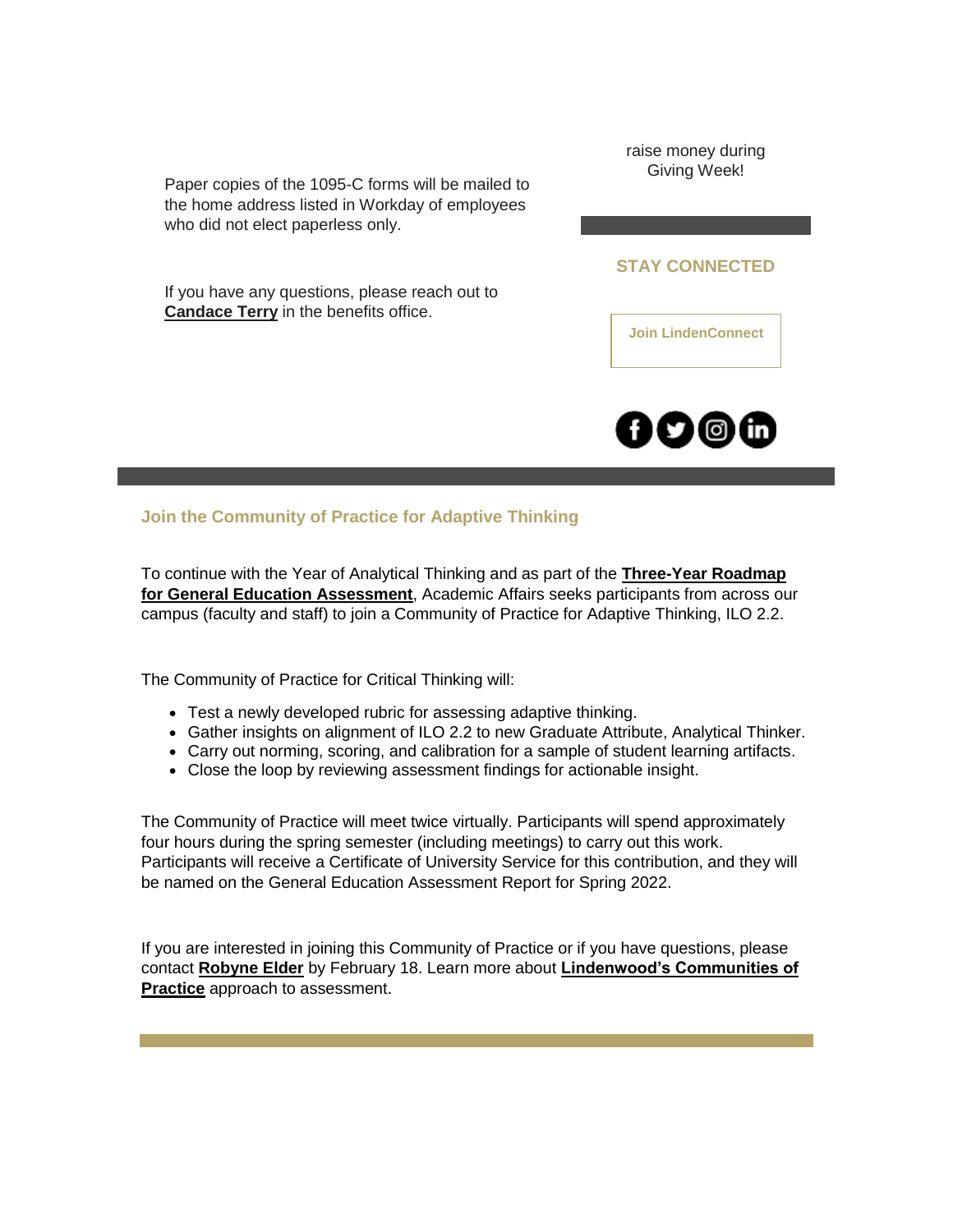#### **80's and 90's Trivia Night - Ticket Giveaway!**

Are you a trivia pro? Think you can beat the competition at an 80's and 90's Trivia Night?



Lindenwood received a handful of complimentary tickets to the Academy of the Sacred Heart's 80's and 90's Trivia Night on Saturday, February 26 and we're giving away the tickets!

**[Enter here](https://nam04.safelinks.protection.outlook.com/?url=https%3A%2F%2Fr20.rs6.net%2Ftn.jsp%3Ff%3D001B0v3-0NK5bfuDx5WnjznYHtW9XF5GzcOGgRoVwryThwPmxSiHdOeasJfbWCokQcsSV_9xlXhz_kGP3cNA_oTTsE8y0eG4d2t2Cr7UeLTp3luuYi3n4tP53wLNEhyPWFZIBiypfCqRiWthEghz77nGSTx9BhEXGygw8eGAsO5S_Q%3D%26c%3DVx8gFamRnMtojEEgfnCPFCh2wbXlVdsiLzPbWooNCnR1j6leYKMXlg%3D%3D%26ch%3DlWzf4CdxCUN86mNShHfZtceal9JQC7XX11UbhFWYuzxajj8eAlHyuA%3D%3D&data=04%7C01%7Cphuffman%40lindenwood.edu%7C118cc97becdd455cf80b08d9f1614f27%7C3d72f08e540a4c68905d9e69c4d9c61e%7C1%7C0%7C637806222520123715%7CUnknown%7CTWFpbGZsb3d8eyJWIjoiMC4wLjAwMDAiLCJQIjoiV2luMzIiLCJBTiI6Ik1haWwiLCJXVCI6Mn0%3D%7C3000&sdata=AwbJ2Cb2VM9YqTNn1W3CZQzgzMJZgJR7EAwrAlyiixE%3D&reserved=0)** for your chance to win - there will be a drawing for one full table (8 tickets) and two half tables (4 tickets each)! Winners will be randomly selected and notified by email on Monday, February 21.

Doors open at 6 p.m., trivia starts at 7 p.m. Academy of the Sacred Heart is located at 619 N. 2nd Street in St. Charles.

#### **Lindenwood Theatre Opens Spring with Dead Man's Cell Phone**

Lindenwood University's upcoming production opens today in the Emerson Black Box Theatre.

A cell phone, a stranger and a dead man collide in a café. An intriguing and often humorous exploration of death, morality, redemption, and the impact of ever-present technology, Dead Man's Cell Phone is an engaging look at the human experience both here and "here after".

February 16-19, 7:30 p.m. and February 19, 2 p.m.

Tickets are available at the **[LU Box Office](https://nam04.safelinks.protection.outlook.com/?url=https%3A%2F%2Fr20.rs6.net%2Ftn.jsp%3Ff%3D001B0v3-0NK5bfuDx5WnjznYHtW9XF5GzcOGgRoVwryThwPmxSiHdOeasJfbWCokQcsLws6VWGqbN-HtMB4uxReAEmjTJRh51O-KLM0oONzoq_ZUA29s3xcjOKaAv3LYI2RAcHdysz4Y073hKtPyZz5W_jHuECQLZUY6RpGFCF2LX82NUn1lHejtCz5FIdBCvPhZwz4bBE8wr0%3D%26c%3DVx8gFamRnMtojEEgfnCPFCh2wbXlVdsiLzPbWooNCnR1j6leYKMXlg%3D%3D%26ch%3DlWzf4CdxCUN86mNShHfZtceal9JQC7XX11UbhFWYuzxajj8eAlHyuA%3D%3D&data=04%7C01%7Cphuffman%40lindenwood.edu%7C118cc97becdd455cf80b08d9f1614f27%7C3d72f08e540a4c68905d9e69c4d9c61e%7C1%7C0%7C637806222520123715%7CUnknown%7CTWFpbGZsb3d8eyJWIjoiMC4wLjAwMDAiLCJQIjoiV2luMzIiLCJBTiI6Ik1haWwiLCJXVCI6Mn0%3D%7C3000&sdata=1Vjl7WwRpg7o0xqUq6GJ5k%2BzCAJEyt%2FamU7dyztLyjY%3D&reserved=0)**. Faculty and staff receive free admission.

**HEDS Diversity and Equity Campus Climate Survey**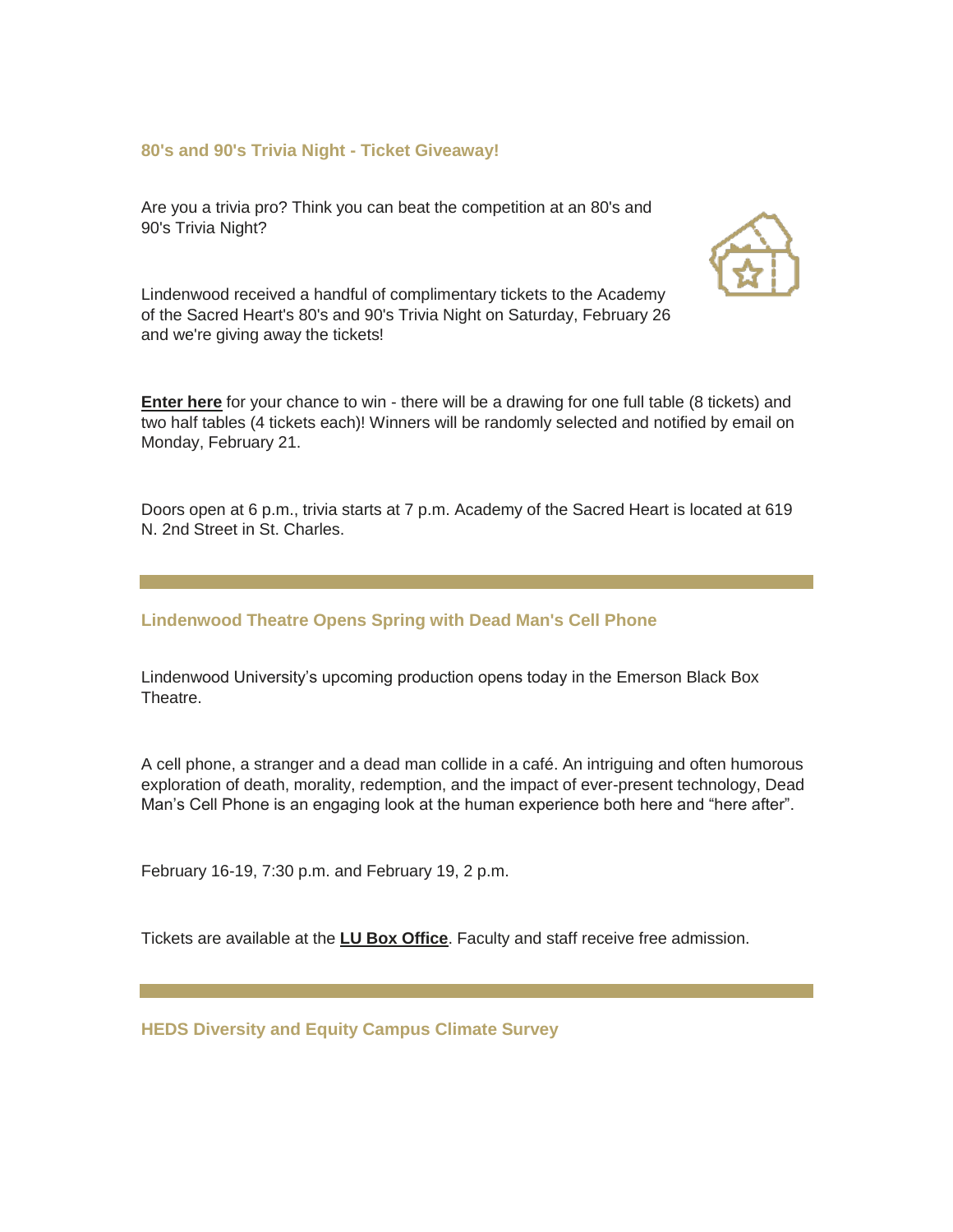

Through March 24, the Higher Education Data Sharing consortium (HEDS), in collaboration with Lindenwood Institutional Research, is collecting responses for the HEDS Diversity and Equity Campus Climate Survey.

This important survey will be used to help members of the Lindenwood community identify perceptions of campus climate and support for

diversity, equity, and inclusion, with the goal of promoting and maintaining an inclusive environment.

If you complete the survey, you will be entered into a drawing to receive a \$20 to the Lindenwood bookstore.

Responses are anonymous and you may stop taking the survey at any time or choose not to answer particular questions. Email information entered during the drawing is kept separate from survey results. Your survey responses cannot be linked back to you in any way.

We will **not** use the information from the survey to investigate specific individuals or incidents. Lindenwood values and is committed to providing an inclusive education and employment environment free of unlawful discrimination, harassment, and retaliation.

Links to Lindenwood's policies on non-discrimination, non-harassment and non-retaliation will be provided at the end of the survey.

For questions, contact Senior Research and Evaluation Analyst, Institutional Research[,](mailto:ashilling@lindenwood.edu) **[Aaron Shilling](mailto:ashilling@lindenwood.edu)**.

**[Take the Survey](https://nam04.safelinks.protection.outlook.com/?url=https%3A%2F%2Fr20.rs6.net%2Ftn.jsp%3Ff%3D001B0v3-0NK5bfuDx5WnjznYHtW9XF5GzcOGgRoVwryThwPmxSiHdOeasJfbWCokQcsJEA7nQ7_5vKv5O3ITlISoU63Bpoj5EwLVyXLirNExoginJaw_9EMovuVBFfTK5cu_uTohinQjaRambmBDg0WYpQ0As6wTaLCbkZ9-iCQ_2KBl5rsIY4QYZVEUzNX0BFz%26c%3DVx8gFamRnMtojEEgfnCPFCh2wbXlVdsiLzPbWooNCnR1j6leYKMXlg%3D%3D%26ch%3DlWzf4CdxCUN86mNShHfZtceal9JQC7XX11UbhFWYuzxajj8eAlHyuA%3D%3D&data=04%7C01%7Cphuffman%40lindenwood.edu%7C118cc97becdd455cf80b08d9f1614f27%7C3d72f08e540a4c68905d9e69c4d9c61e%7C1%7C0%7C637806222520123715%7CUnknown%7CTWFpbGZsb3d8eyJWIjoiMC4wLjAwMDAiLCJQIjoiV2luMzIiLCJBTiI6Ik1haWwiLCJXVCI6Mn0%3D%7C3000&sdata=hySVPCd5XeoTXgDBH61NWD%2FrCkTWx%2B8C4VZaMznujxs%3D&reserved=0)**

**LU Night with the Blues**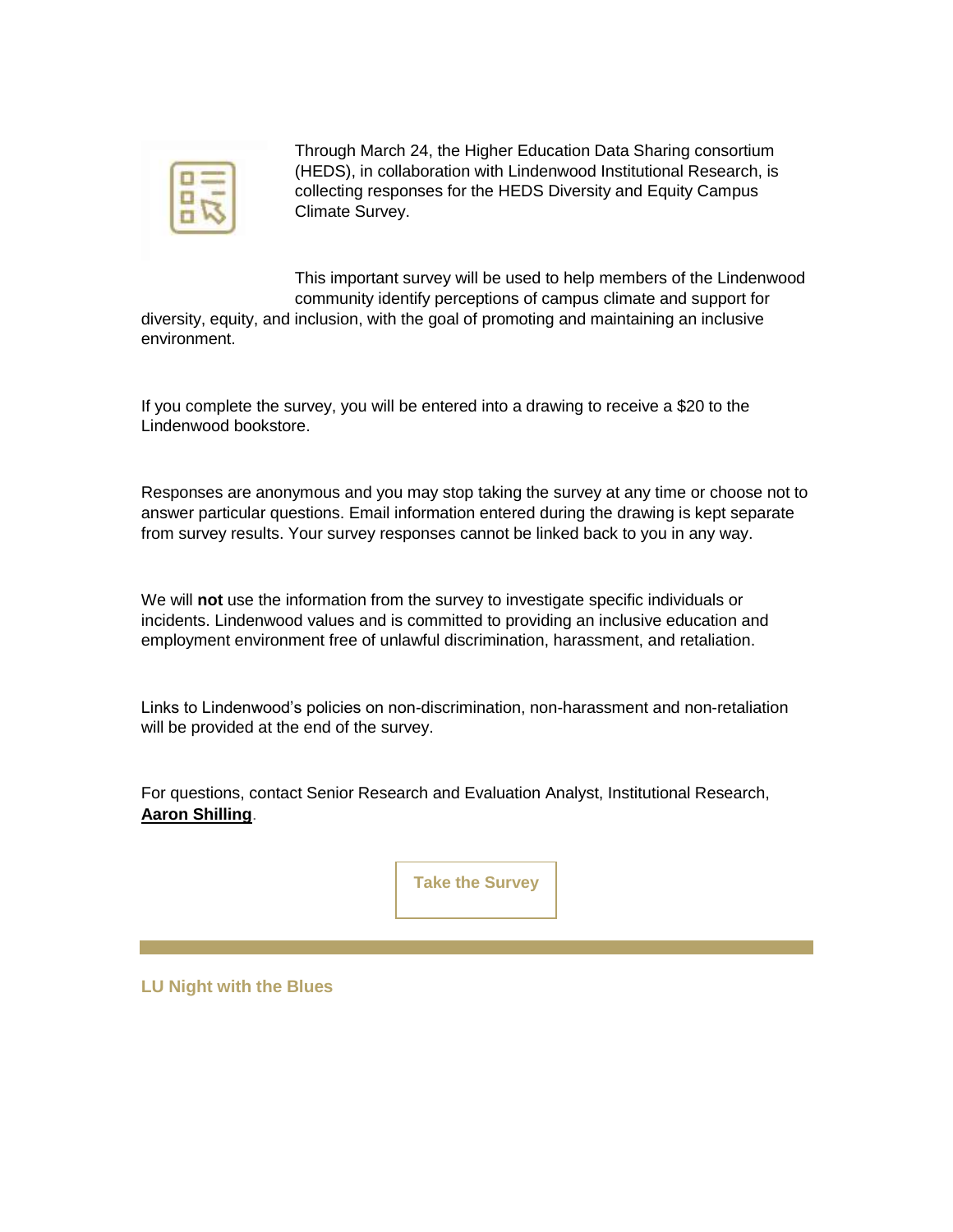Lindenwood University Night with the Blues is Thursday, March 24. Cheer on the St. Louis Blues as they take on the Philadelphia Flyers at Enterprise Center.

The game starts at 7 p.m., and tickets are available for a special price of just \$24. Purchase your ticket and get a free LU Night with the Blues t-shirt at the game.





#### **Little Free Pantry Items Needed**



It has been two years since the Little Free Pantry has been stocked due to COVID-19. There are many needed items and we need your help to assist our lions.

Food items needed include canned pasta, with or without meat, canned chili with or without beans, canned beans, canned chicken and dumplings, canned fruits, canned vegetables, peanut butter, jelly, oatmeal, cereal, canned soup, and ramen noodles.

Toiletries needed include soap, shampoo, conditioner, deodorant, toothpaste, toothbrush, dental floss, mouthwash, feminine hygiene products, lotion, and new socks.

Items are being accepted February 17 - March 4 at the SLIC atrium (outside Evans Commons 3110).

#### **Virtual Reality Showcase for Faculty**

Digital Librarian, Michael Fetters, will showcase virtual reality apps available for faculty, including the PSVR apps, Oculus Rift, and Oculus Quest apps.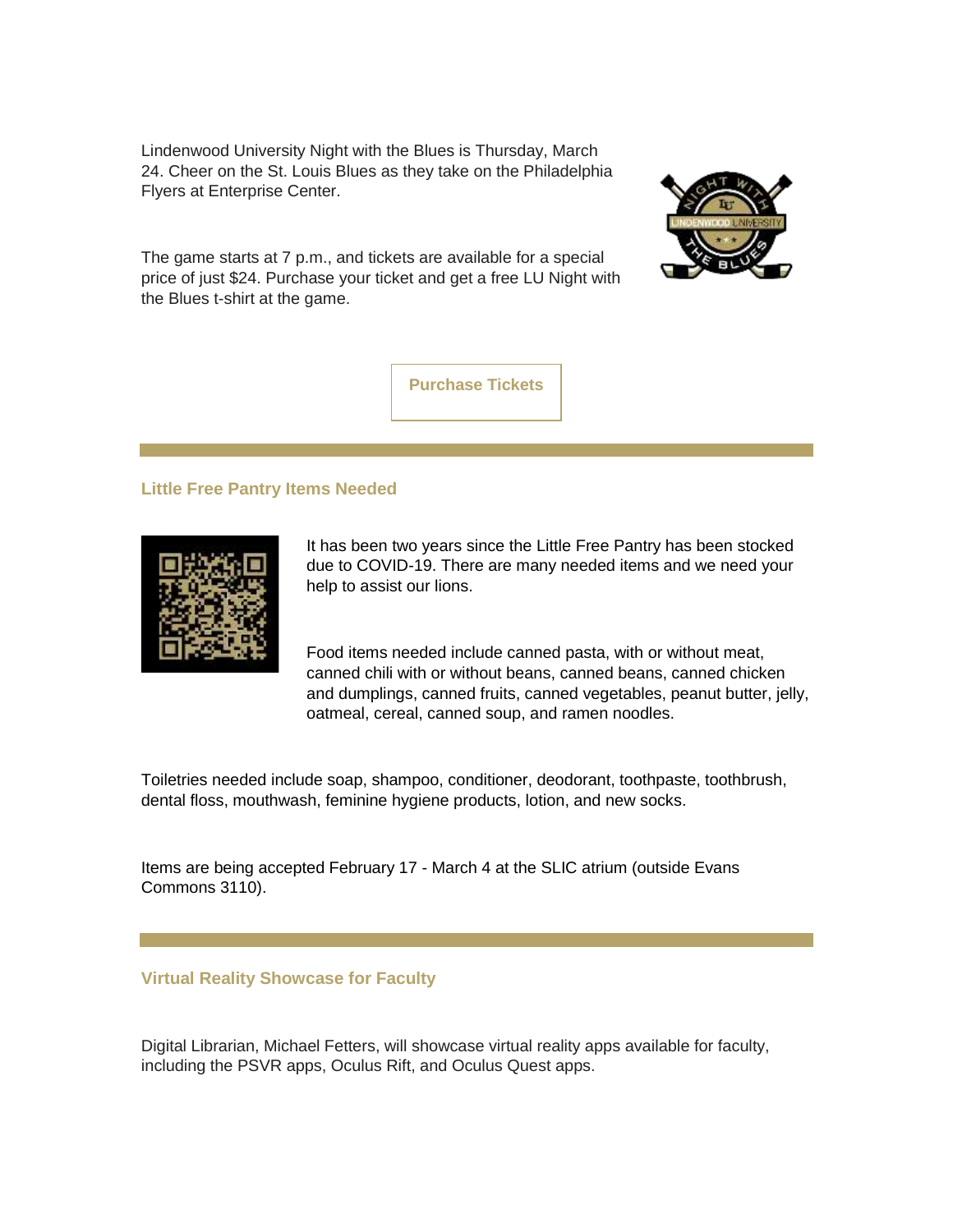Drop by the Immersive Reality and Game Hub (LARC 322) tomorrow, February 17, 4-5 p.m. to learn more about virtual reality and how it can be implemented in the classroom.

#### **Camp Read-A-Lot 2022**

Do you have a child entering first through sixth grade next year? Would you like your child to receive support and enrichment in reading? The College of Education and Human Services is thrilled to announce that Camp Read-A-Lot will be held in June 2022!



This year's theme is outer space and Dr. Annie Arnone, a member of the Lindenwood faculty and NASA Endeavor STEM Teaching Certificate Project, will be the guest speaker!

When: June 6-24 (3 weeks), Monday-Friday, 9 - 11:30 a.m.

Where: Lindenwood University Cultural Center (LUCC), 400 N. Kingshighway (2 blocks from the main campus)

Cost: \$85 per camper

(Please note change of location and cost)

Parents in the Lindenwood community can submit their application on March 1, two weeks before the general public.

Camp Read-A-Lot is a wonderful opportunity for your child to receive individualized reading support. We will be sending out enrollment information soon. For more information, please contact **[Dr. Ariel Robinson](mailto:grobinson@lindenwood.edu)**.

**[Register](https://nam04.safelinks.protection.outlook.com/?url=https%3A%2F%2Fr20.rs6.net%2Ftn.jsp%3Ff%3D001B0v3-0NK5bfuDx5WnjznYHtW9XF5GzcOGgRoVwryThwPmxSiHdOeasJfbWCokQcsy7Xt59r3T54oD3LkrW0EL3kzvBd8tXnwnLvfdtOlD9FZnExcziNcMBNAoVXfnMam7UJO_H-PPE9YGF3eANc2LrYE1KnCO8oeDYVjasvcSwj2q2W-KdqM3Vu3ZUKIZEDBsfuxWRkkEis13bhoKcpATg%3D%3D%26c%3DVx8gFamRnMtojEEgfnCPFCh2wbXlVdsiLzPbWooNCnR1j6leYKMXlg%3D%3D%26ch%3DlWzf4CdxCUN86mNShHfZtceal9JQC7XX11UbhFWYuzxajj8eAlHyuA%3D%3D&data=04%7C01%7Cphuffman%40lindenwood.edu%7C118cc97becdd455cf80b08d9f1614f27%7C3d72f08e540a4c68905d9e69c4d9c61e%7C1%7C0%7C637806222520123715%7CUnknown%7CTWFpbGZsb3d8eyJWIjoiMC4wLjAwMDAiLCJQIjoiV2luMzIiLCJBTiI6Ik1haWwiLCJXVCI6Mn0%3D%7C3000&sdata=g0APkGKYFVTLBkvObxr%2FlbvunAibeag5djBQYxf0eaE%3D&reserved=0)**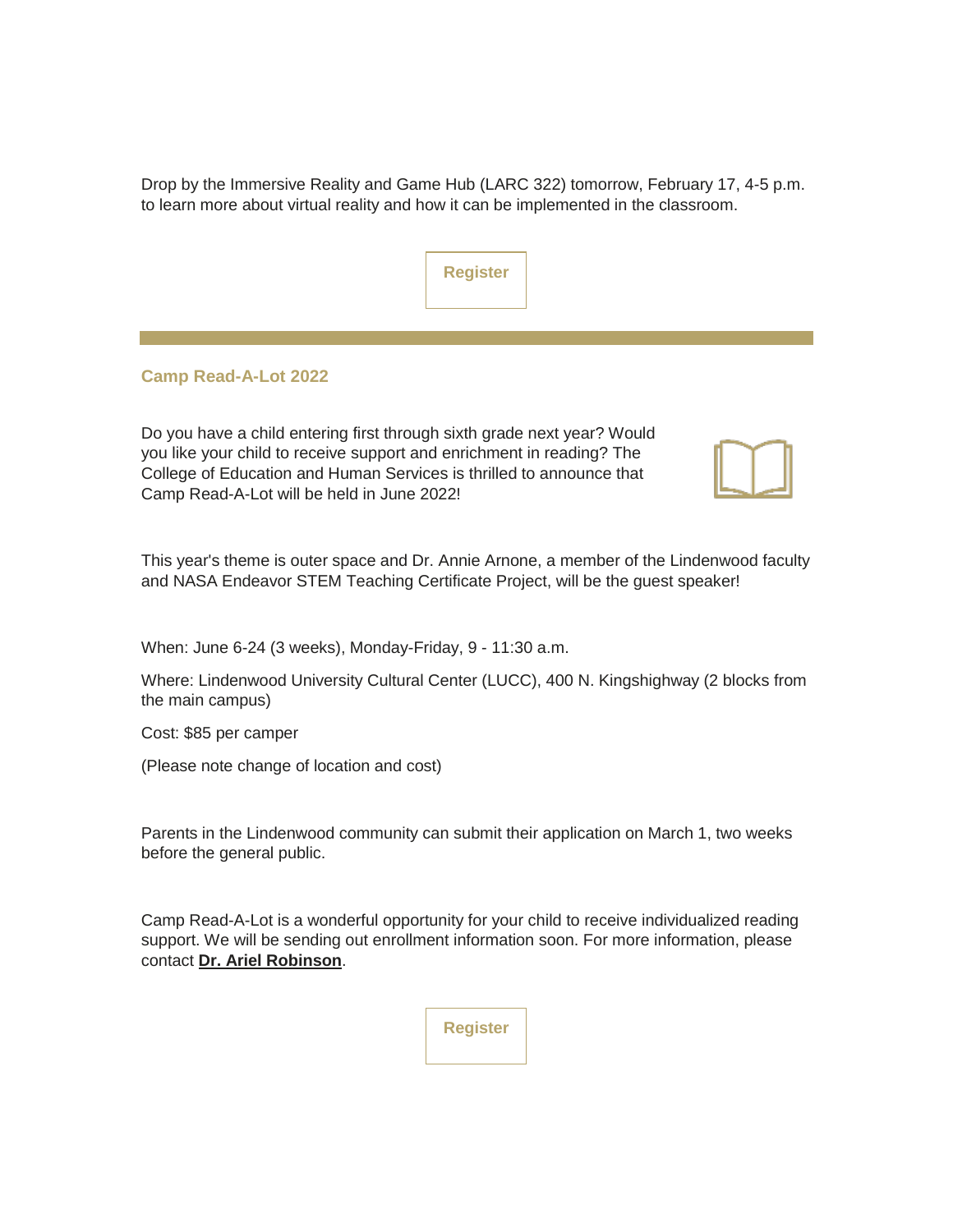#### **Lion Leader Nominations**

The application for 2022 Lion Leaders is officially open. We look forward to building the team that will welcome our next incoming class, and we need your help.

If you know a student who would be a great leader and mentor for new students, please submit a **[nomination form](https://nam04.safelinks.protection.outlook.com/?url=https%3A%2F%2Fr20.rs6.net%2Ftn.jsp%3Ff%3D001B0v3-0NK5bfuDx5WnjznYHtW9XF5GzcOGgRoVwryThwPmxSiHdOeasJfbWCokQcsPYdF2UCfh-CXmqZZC_w8DGW4syHArUlGMFDANUxBdr6Cxnx7SagxH9lD1aVKbtTPy3VZ9w_3493gRxpI9CRDbQCZ5JnJRG-5nxy4Ko1PyuX4GHSgDEzsxsRnzDHhWQeNDbbRJ1HncuA%3D%26c%3DVx8gFamRnMtojEEgfnCPFCh2wbXlVdsiLzPbWooNCnR1j6leYKMXlg%3D%3D%26ch%3DlWzf4CdxCUN86mNShHfZtceal9JQC7XX11UbhFWYuzxajj8eAlHyuA%3D%3D&data=04%7C01%7Cphuffman%40lindenwood.edu%7C118cc97becdd455cf80b08d9f1614f27%7C3d72f08e540a4c68905d9e69c4d9c61e%7C1%7C0%7C637806222520123715%7CUnknown%7CTWFpbGZsb3d8eyJWIjoiMC4wLjAwMDAiLCJQIjoiV2luMzIiLCJBTiI6Ik1haWwiLCJXVCI6Mn0%3D%7C3000&sdata=JxPQ0cjAIEKal5xTZafelTGKTljWSexD0xnYxoBxcUc%3D&reserved=0)**.

For more information about the Lion Leader position and selection process, check out our **[webpage](https://nam04.safelinks.protection.outlook.com/?url=https%3A%2F%2Fr20.rs6.net%2Ftn.jsp%3Ff%3D001B0v3-0NK5bfuDx5WnjznYHtW9XF5GzcOGgRoVwryThwPmxSiHdOeasJfbWCokQcscO-0soUkEr9hdNqptoSsdSHjB9TvZJfj1ScptcnwcRj6k-HirTkC-z4vb6hfMBryQeMEzp-uuEY8e7MMyPw7FOp-aRwsHkuqor2P3-dsXaTElJz0-RCF1LGV6_OjZhDnEzIqrPgPldAmszt1wAhrJ2bkp3cMBqfoazwed2sE_I38i7opy8cnbK3HLtEKr_Pz%26c%3DVx8gFamRnMtojEEgfnCPFCh2wbXlVdsiLzPbWooNCnR1j6leYKMXlg%3D%3D%26ch%3DlWzf4CdxCUN86mNShHfZtceal9JQC7XX11UbhFWYuzxajj8eAlHyuA%3D%3D&data=04%7C01%7Cphuffman%40lindenwood.edu%7C118cc97becdd455cf80b08d9f1614f27%7C3d72f08e540a4c68905d9e69c4d9c61e%7C1%7C0%7C637806222520123715%7CUnknown%7CTWFpbGZsb3d8eyJWIjoiMC4wLjAwMDAiLCJQIjoiV2luMzIiLCJBTiI6Ik1haWwiLCJXVCI6Mn0%3D%7C3000&sdata=pk32dKUbOfgQoz66p8G7Fpce9PgYs%2ByvBzCL4gLqn2M%3D&reserved=0)**. If you have questions, contact **[Brooke VonJensen](mailto:bvonjensen@lindenwood.edu)**.

**February 25 is Wear Red Day**

Lindenwood's Wear Red Day has been rescheduled to Friday, February 25! Everyone is encouraged to wear the color red to raise and spread awareness about heart disease and stroke in millions of women nationwide.

In support of Heart Health Month, Evans Dining Hall will offer:

- 200 red velvet cupcakes (first come first serve)
- Stop by the "Gratitude Tree" and hang a heart ornament with a message of gratitude. This tree will be displayed during all of February in the Evans Dining Hall
- Snap a picture with the heart photo backdrop
- Large screen info sharing on heart health

For more information about heart disease, stroke, and go red month, check out the **[American Heart Association website](https://nam04.safelinks.protection.outlook.com/?url=https%3A%2F%2Fr20.rs6.net%2Ftn.jsp%3Ff%3D001B0v3-0NK5bfuDx5WnjznYHtW9XF5GzcOGgRoVwryThwPmxSiHdOeasJfbWCokQcsghzSCiPwY2uuPqyrkOMCLCwLpeMxQmAfKWGPht9rGUtWw7Db09E9gqycAIecxNNAxVTn34Fn79wYG-QgPK7eMdcgU9WNNcA98_uJeqQVrt7dJ8bIswkC0aP1l6nXHiFxHMVoQA0dBs3LTbZoaqJr1hqlSQfJ2ty_jYYTtjevkLpZOGZTFfveRV7_xxR3gt9O6Ny6yrrzgM6kqS83f8UzO_JC9qNSCAJAHA74pZrw7eCiKCanUIgaN74x8OHmolk5rvz6tMOfDO1SNzZE7S9u4CWgEipd8dftEpXKZNKCjKEK22NaLIoF3r9Z1fnSVLc7VKGSVtInn2q72ZoXhM3_ncnR6RGPuek75xLuwZzkCGaLymsIBIrsGPyiW-8I7GyeWWEraOJfBQdDnYsdikeT8LQPQtXFyUh78kiwgzXXtcwMUxwkEAoGiqPujBI6RrAmKvo51XWSs4_nwOZEuknXViK3miHupp21MqWT_KLxqFAznbNLZFUwkHIUXckZsvb0ndDkb46FyZcCB40Ix53FOSWF0IVULpaNIItaMwzZWGpMPg08kS464Dj1rarpnymaIkToBZ9a14AbMQImCJhJhYvotMMeUU6QBjD45oULdSW2UvH3kLzcdUWLNjCh4M6T16iym0Ro9A1j3yIdQiVBHdiWTdljxyFRyq78USrnvC-sJ4naRBHNKfVSE5MMAA1POPHeDwPxjfHcZDalXNCi0lL9csi2HX9zK_6a08ORaMv0CfbeliuDadjnGqFJJ4WruDwxy-HaJ-Go5z9BQuY7oqOhsjJsHT3VNnkNRMeyv7i5AuVrTypEyEOiMK15eZEjkboq75DogQEruwf2y7tnxTD9I1cIqYaMaeSW5O-eGjg0QcqLM69n_DNoASWgf4k3shga4_JhP7TPAQ3iqdkMPGzQc1hFut76f0E4uad1T9FdlZFDUDtjuIeXDxkqlyToC2lDyoou-kIhusjpYxpEs4q5UiKSHmaT7FOz4gOceg5OWdfXi8g8Z4ITno8-RJS8Xo1ThXbwe2Tn6uNWvC3Nlg%3D%3D%26c%3DVx8gFamRnMtojEEgfnCPFCh2wbXlVdsiLzPbWooNCnR1j6leYKMXlg%3D%3D%26ch%3DlWzf4CdxCUN86mNShHfZtceal9JQC7XX11UbhFWYuzxajj8eAlHyuA%3D%3D&data=04%7C01%7Cphuffman%40lindenwood.edu%7C118cc97becdd455cf80b08d9f1614f27%7C3d72f08e540a4c68905d9e69c4d9c61e%7C1%7C0%7C637806222520123715%7CUnknown%7CTWFpbGZsb3d8eyJWIjoiMC4wLjAwMDAiLCJQIjoiV2luMzIiLCJBTiI6Ik1haWwiLCJXVCI6Mn0%3D%7C3000&sdata=hbVe%2BZrbEApqyaCyi8phuEUQ99xNHNlQsP6zpQBE52E%3D&reserved=0)**!

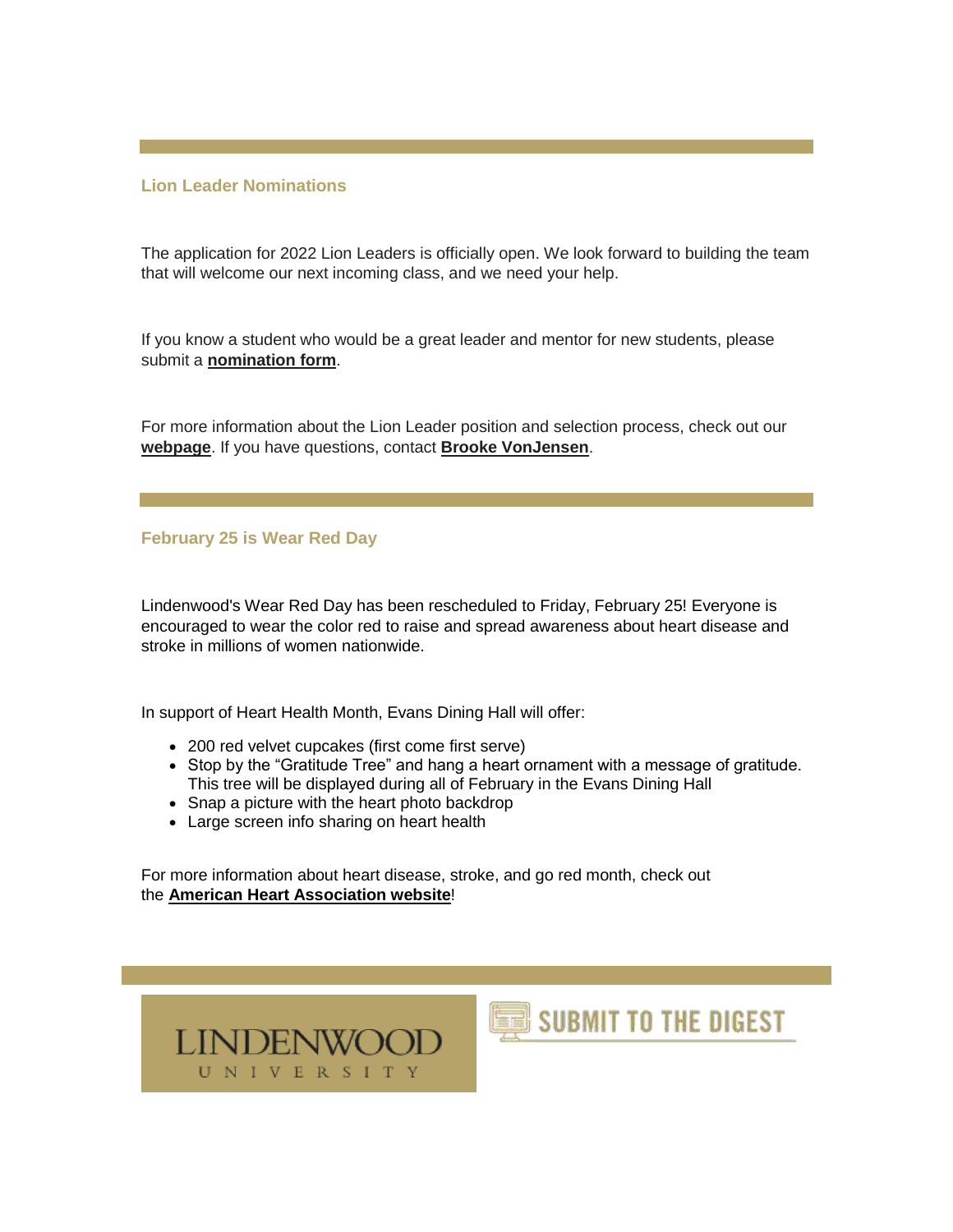**HAVE A STORY YOU'D LIKE TO SHARE OR AN EVENT YOU'D LIKE TO PROMOTE?** 

To have your listing appear in the Digest, please fill out the **[Project](https://nam04.safelinks.protection.outlook.com/?url=https%3A%2F%2Fr20.rs6.net%2Ftn.jsp%3Ff%3D001B0v3-0NK5bfuDx5WnjznYHtW9XF5GzcOGgRoVwryThwPmxSiHdOeagiGTutd3XJlnx0YvnzqsOyWRqGG8KHY_wcAH2SgJ2b4sds-KB3BzjslB0qeSLM4c52buu-j2gHXdTW14lHgZeIrKYuHPfKa9mXYQYrj8OgpYhqQnmv_72hzjTNYFqs7TMJAAlXA2QyFeH9LW5VWYNXYfPEpZKIe0W38F-mcJQLK%26c%3DVx8gFamRnMtojEEgfnCPFCh2wbXlVdsiLzPbWooNCnR1j6leYKMXlg%3D%3D%26ch%3DlWzf4CdxCUN86mNShHfZtceal9JQC7XX11UbhFWYuzxajj8eAlHyuA%3D%3D&data=04%7C01%7Cphuffman%40lindenwood.edu%7C118cc97becdd455cf80b08d9f1614f27%7C3d72f08e540a4c68905d9e69c4d9c61e%7C1%7C0%7C637806222520123715%7CUnknown%7CTWFpbGZsb3d8eyJWIjoiMC4wLjAwMDAiLCJQIjoiV2luMzIiLCJBTiI6Ik1haWwiLCJXVCI6Mn0%3D%7C3000&sdata=4sneCVcs5W2tstHZyOGyID8SRuk3%2FdmOmd8UfeX0fzg%3D&reserved=0)  [Request Form](https://nam04.safelinks.protection.outlook.com/?url=https%3A%2F%2Fr20.rs6.net%2Ftn.jsp%3Ff%3D001B0v3-0NK5bfuDx5WnjznYHtW9XF5GzcOGgRoVwryThwPmxSiHdOeagiGTutd3XJlnx0YvnzqsOyWRqGG8KHY_wcAH2SgJ2b4sds-KB3BzjslB0qeSLM4c52buu-j2gHXdTW14lHgZeIrKYuHPfKa9mXYQYrj8OgpYhqQnmv_72hzjTNYFqs7TMJAAlXA2QyFeH9LW5VWYNXYfPEpZKIe0W38F-mcJQLK%26c%3DVx8gFamRnMtojEEgfnCPFCh2wbXlVdsiLzPbWooNCnR1j6leYKMXlg%3D%3D%26ch%3DlWzf4CdxCUN86mNShHfZtceal9JQC7XX11UbhFWYuzxajj8eAlHyuA%3D%3D&data=04%7C01%7Cphuffman%40lindenwood.edu%7C118cc97becdd455cf80b08d9f1614f27%7C3d72f08e540a4c68905d9e69c4d9c61e%7C1%7C0%7C637806222520123715%7CUnknown%7CTWFpbGZsb3d8eyJWIjoiMC4wLjAwMDAiLCJQIjoiV2luMzIiLCJBTiI6Ik1haWwiLCJXVCI6Mn0%3D%7C3000&sdata=4sneCVcs5W2tstHZyOGyID8SRuk3%2FdmOmd8UfeX0fzg%3D&reserved=0)** (be sure to choose "Communications and Public Relations" for type of request) by 5 p.m. on Mondays. The Digest is sent every Wednesday. Submissions for the same story can be made every four weeks. All entries to the Digest are subject to editing prior to running.

**[SUBMIT IT!](https://nam04.safelinks.protection.outlook.com/?url=https%3A%2F%2Fr20.rs6.net%2Ftn.jsp%3Ff%3D001B0v3-0NK5bfuDx5WnjznYHtW9XF5GzcOGgRoVwryThwPmxSiHdOeagiGTutd3XJlnx0YvnzqsOyWRqGG8KHY_wcAH2SgJ2b4sds-KB3BzjslB0qeSLM4c52buu-j2gHXdTW14lHgZeIrKYuHPfKa9mXYQYrj8OgpYhqQnmv_72hzjTNYFqs7TMJAAlXA2QyFeH9LW5VWYNXYfPEpZKIe0W38F-mcJQLK%26c%3DVx8gFamRnMtojEEgfnCPFCh2wbXlVdsiLzPbWooNCnR1j6leYKMXlg%3D%3D%26ch%3DlWzf4CdxCUN86mNShHfZtceal9JQC7XX11UbhFWYuzxajj8eAlHyuA%3D%3D&data=04%7C01%7Cphuffman%40lindenwood.edu%7C118cc97becdd455cf80b08d9f1614f27%7C3d72f08e540a4c68905d9e69c4d9c61e%7C1%7C0%7C637806222520123715%7CUnknown%7CTWFpbGZsb3d8eyJWIjoiMC4wLjAwMDAiLCJQIjoiV2luMzIiLCJBTiI6Ik1haWwiLCJXVCI6Mn0%3D%7C3000&sdata=4sneCVcs5W2tstHZyOGyID8SRuk3%2FdmOmd8UfeX0fzg%3D&reserved=0)**

**[MORE INFORMATION](https://nam04.safelinks.protection.outlook.com/?url=https%3A%2F%2Fr20.rs6.net%2Ftn.jsp%3Ff%3D001B0v3-0NK5bfuDx5WnjznYHtW9XF5GzcOGgRoVwryThwPmxSiHdOeaq_z0bprdzu5gW890lTDDAJUTQUlGoK39pM2yGUkjdkHiGlRqHxtZRwnZB8yhYHdOBTLPDuK1zav8TxL9VC7yDhuhXhSZ0tWWCJdCb7CNitBtzNYkI_Kpu8REJxXrcHQVPuz0nywRQDdpX3sFZ9tXOoUmWOM4iWI6eIULs1ca3vOR_WumtCAQB6QoAN7a8R2Hw%3D%3D%26c%3DVx8gFamRnMtojEEgfnCPFCh2wbXlVdsiLzPbWooNCnR1j6leYKMXlg%3D%3D%26ch%3DlWzf4CdxCUN86mNShHfZtceal9JQC7XX11UbhFWYuzxajj8eAlHyuA%3D%3D&data=04%7C01%7Cphuffman%40lindenwood.edu%7C118cc97becdd455cf80b08d9f1614f27%7C3d72f08e540a4c68905d9e69c4d9c61e%7C1%7C0%7C637806222520123715%7CUnknown%7CTWFpbGZsb3d8eyJWIjoiMC4wLjAwMDAiLCJQIjoiV2luMzIiLCJBTiI6Ik1haWwiLCJXVCI6Mn0%3D%7C3000&sdata=Eu82x6X6h%2Bn%2FnqcFzYXW6Z0zv2LPTIiEV%2FdKcBGE09s%3D&reserved=0)**

# **Q2 MOMENTS**

## **DO YOU HAVE A COLLEAGUE OR STUDENT YOU'D LIKE TO RECOGNIZE?**

**[Submit Your Q2 Moment](https://nam04.safelinks.protection.outlook.com/?url=https%3A%2F%2Fr20.rs6.net%2Ftn.jsp%3Ff%3D001B0v3-0NK5bfuDx5WnjznYHtW9XF5GzcOGgRoVwryThwPmxSiHdOeaq_z0bprdzu5EF9_Blb6vf9emiwYL7M84rU7yMZhyGlyVF8c4O0b2Fkjo8-VIQ6RxfEDlI-ysSCPL8Nrckdq4B03eyi-5e2dcY1p6th7_D1TZCKks5h8QyszW9hDJBxtB4EkqRDbAZxgnHJ5uTfPSnyQ-pmdU37AdEsZ3XIdW_JbvPr9cUHkGAqRQBkW75jxSsWI2MCHVhPEgsrcCZJXKRoyhYzpAm4Few%3D%3D%26c%3DVx8gFamRnMtojEEgfnCPFCh2wbXlVdsiLzPbWooNCnR1j6leYKMXlg%3D%3D%26ch%3DlWzf4CdxCUN86mNShHfZtceal9JQC7XX11UbhFWYuzxajj8eAlHyuA%3D%3D&data=04%7C01%7Cphuffman%40lindenwood.edu%7C118cc97becdd455cf80b08d9f1614f27%7C3d72f08e540a4c68905d9e69c4d9c61e%7C1%7C0%7C637806222520123715%7CUnknown%7CTWFpbGZsb3d8eyJWIjoiMC4wLjAwMDAiLCJQIjoiV2luMzIiLCJBTiI6Ik1haWwiLCJXVCI6Mn0%3D%7C3000&sdata=lLuee76gDui2AwwV5keYL%2BkUXqRdzCF34cpbhRWQqqc%3D&reserved=0)**



LEARNING ACADEMY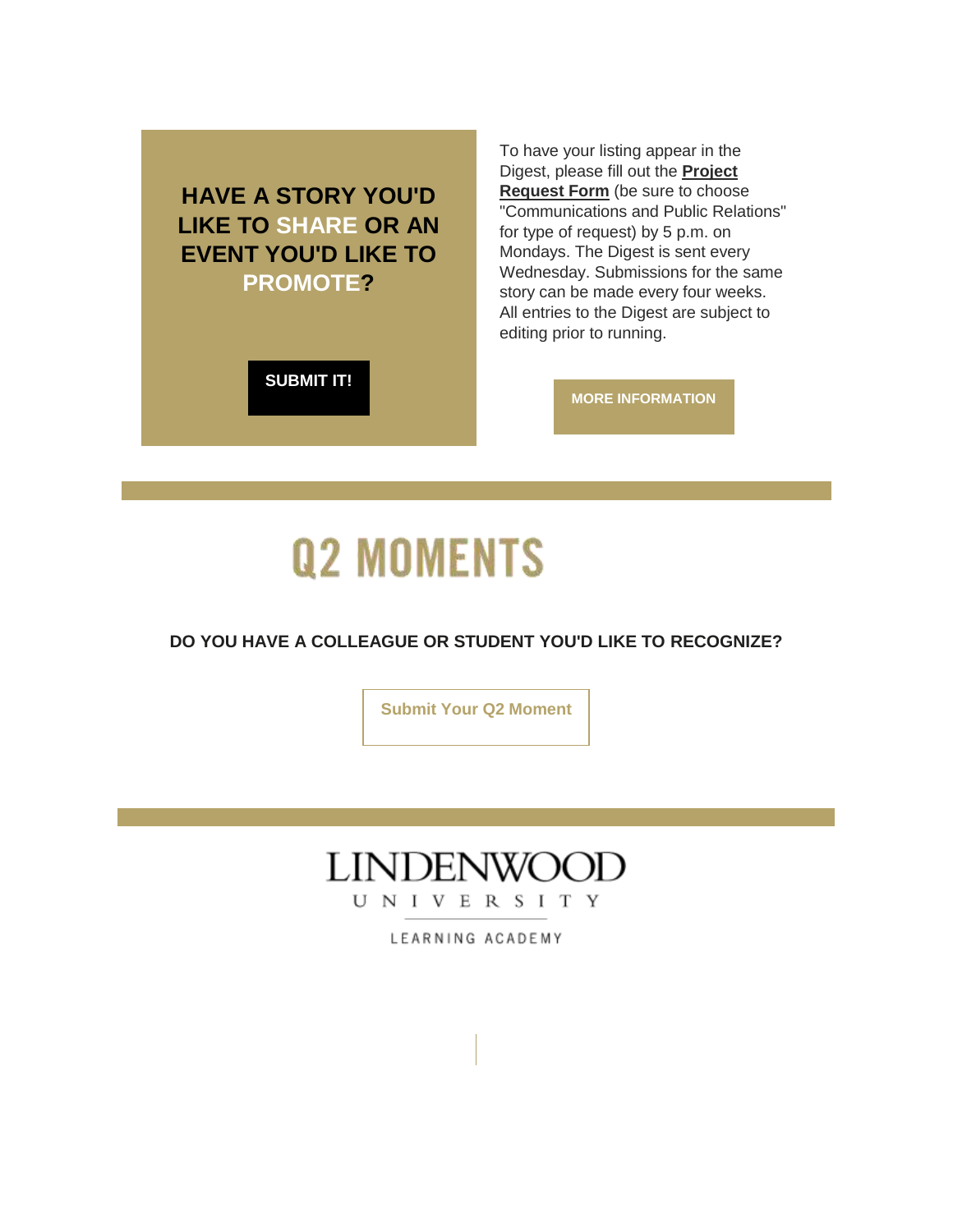#### **Culture Connection: Cohort 4**

**February 17, 9 - 10 a.m.**

**Lindenwood Learning Academy, LARC 009**

In this Professional Learning Community (PLC) for new hires we will explore Lindenwood's mission, values, and culture of Q2 service excellence and learn how to apply them to your daily work. Culture Connection is a 6-week PLC hosted by the Learning Academy. You will learn where we have been, where we are going, and what it looks like to be an employee at Lindenwood University. You will hear from university leaders and Q2 Champions throughout these 6 sessions.

## **[Register](https://nam04.safelinks.protection.outlook.com/?url=https%3A%2F%2Fr20.rs6.net%2Ftn.jsp%3Ff%3D001B0v3-0NK5bfuDx5WnjznYHtW9XF5GzcOGgRoVwryThwPmxSiHdOeasJfbWCokQcsP4fdRk-APr3EdxfepBOCJFOJ99RnRG-KU9H1oSZgjpQG48KbxVKgb3nFJiC6E0WOHLB1CyosRO-brLWwFCNZv25no3akMIhKd_IkM8ysUtwtqu1-bQzNqspz7KQplW4h%26c%3DVx8gFamRnMtojEEgfnCPFCh2wbXlVdsiLzPbWooNCnR1j6leYKMXlg%3D%3D%26ch%3DlWzf4CdxCUN86mNShHfZtceal9JQC7XX11UbhFWYuzxajj8eAlHyuA%3D%3D&data=04%7C01%7Cphuffman%40lindenwood.edu%7C118cc97becdd455cf80b08d9f1614f27%7C3d72f08e540a4c68905d9e69c4d9c61e%7C1%7C0%7C637806222520123715%7CUnknown%7CTWFpbGZsb3d8eyJWIjoiMC4wLjAwMDAiLCJQIjoiV2luMzIiLCJBTiI6Ik1haWwiLCJXVCI6Mn0%3D%7C3000&sdata=HNTto1p13Zo82BSMWp5mnRnuO5KGMLcD3dA6aOQaHAk%3D&reserved=0)**

#### **Enable Others to Act**

**February 21, 2 – 3 p.m. February 25, 10 – 11 a.m.**

**Online**

This will be a discussion on what Enable Others to Act is and how we see this practice in the different areas of our lives.

#### **[Register](https://nam04.safelinks.protection.outlook.com/?url=https%3A%2F%2Fr20.rs6.net%2Ftn.jsp%3Ff%3D001B0v3-0NK5bfuDx5WnjznYHtW9XF5GzcOGgRoVwryThwPmxSiHdOeaimplknkMTQeZhs5Eympkb5Jf_m3f70UfaeLauneyCUSADih21R-UBNeN3HIXtQ00Py6ZvGUXeI_QfTVrLjsjcbkRXEExRJNX6My4eHz5sjzhXgNoSh9aAtWU2wlfy5f6g%3D%3D%26c%3DVx8gFamRnMtojEEgfnCPFCh2wbXlVdsiLzPbWooNCnR1j6leYKMXlg%3D%3D%26ch%3DlWzf4CdxCUN86mNShHfZtceal9JQC7XX11UbhFWYuzxajj8eAlHyuA%3D%3D&data=04%7C01%7Cphuffman%40lindenwood.edu%7C118cc97becdd455cf80b08d9f1614f27%7C3d72f08e540a4c68905d9e69c4d9c61e%7C1%7C0%7C637806222520123715%7CUnknown%7CTWFpbGZsb3d8eyJWIjoiMC4wLjAwMDAiLCJQIjoiV2luMzIiLCJBTiI6Ik1haWwiLCJXVCI6Mn0%3D%7C3000&sdata=26zaCDAygJRhXeCe%2FZl4yiEn2xtU0v3hjZJa%2BmKv1mo%3D&reserved=0)**

**Support, Don't Smother: How to Stay in Touch with Students During Trying Times**

**February 21, 3 - 4 p.m.**

#### **Online**

Since students don't always realize how serious things are until it's too late, it's crucial for instructors to recognize the warning signs quickly to help students overcome issues and get back on track. Join Dr. Jenny Billings as she helps us to **DEI Task Force's MLK Jr. Award Ceremony and Center for Diversity and Inclusion Ribbon Cutting**

#### **February 22**

Presented by the DEI Task Force and the Center for Diversity and Inclusion, this event is a Lindenwood tradition.

Offered by the Diversity, Equity, and Inclusion Task Force, the MLK, Jr. Leadership Award is intended to grant distinction and recognition to those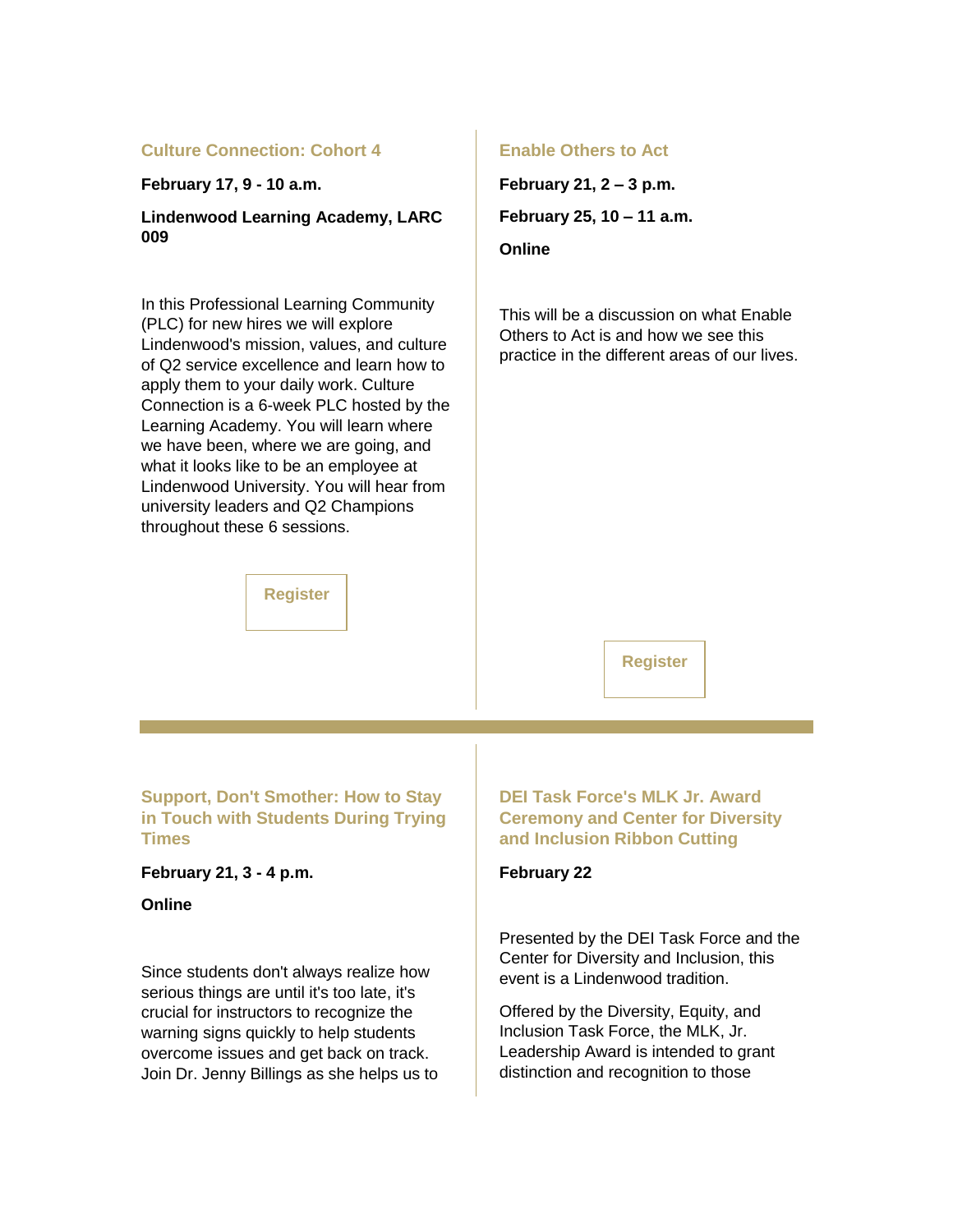determine students' pivot points: when things are turning for the worse, when things could easily improve and when a student needs immediate intervention. This virtual workshop, sponsored by the R.I.S.E. Project, will also cover how and when to apply support and what type of outreach is appropriate at each pivot point. individuals in the Lindenwood University community who embody the spirit of Dr. King's work. We seek the nomination of individuals who embrace creativity, leadership, scholarship, and/or service towards an outcome intended to positively impact the Lindenwood community, with particular emphasis on such activities as they relate to the core values of diversity, equity, and inclusion at the heart of our task force's work. Award recipients will be announced at the DEI Task Force's MLK Jr. Award Ceremony and Center for Diversity and Inclusion Ribbon Cutting event. We hope to see you there!

#### **Keynote Speaker and Awards Ceremony**

**12:30 - 1:30 p.m.**

#### **Anheuser-Busch Leadership Room, third floor room, Spellmann Center**

Hear from Keynote Speaker, Mr. Wesley Bell, St. Louis County Prosecuting Attorney, and celebrate with the Lindenwood community during the Awards Ceremony.

#### **Ribbon Cutting Ceremony and Rededication of the CDI**

**1:30 – 2:30 p.m.**

#### **Center for Diversity and Inclusion, main level, Spellmann Center**

Join the Lindenwood community for light refreshments and tours of the new space.

**Church Service**

**3:15 – 4:14 p.m.**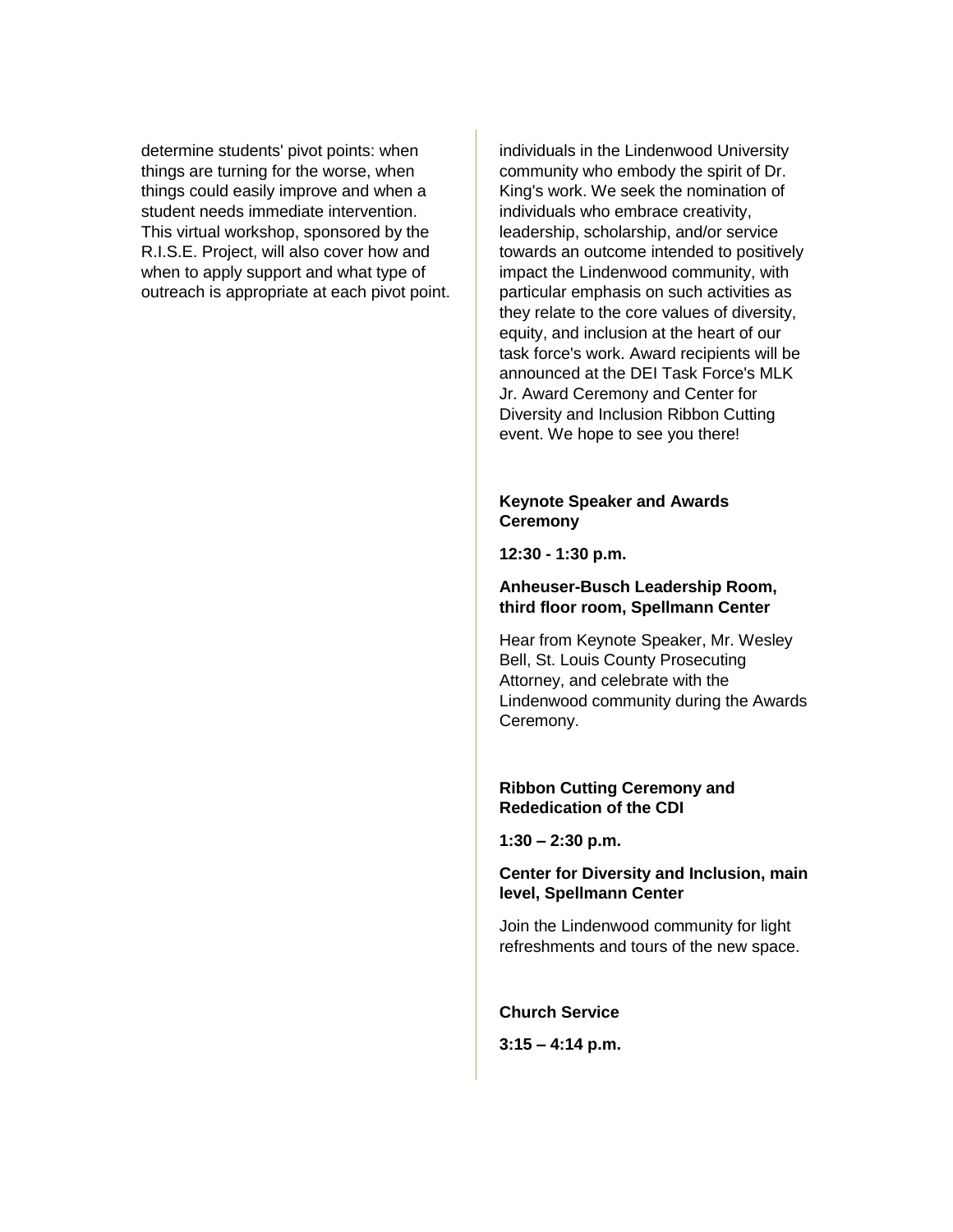#### **Sibley Chapel, Sibley Hall**

Hosted by Rev Dr. Nichole Torbitzky, University Chaplain

|  |  | <b>Register</b> |  |
|--|--|-----------------|--|
|  |  |                 |  |

## **[Register](https://nam04.safelinks.protection.outlook.com/?url=https%3A%2F%2Fr20.rs6.net%2Ftn.jsp%3Ff%3D001B0v3-0NK5bfuDx5WnjznYHtW9XF5GzcOGgRoVwryThwPmxSiHdOeanIOFxneDiiV_H5xqOkYFQfsUmoexCitHZsEB-rOPvUScOiTvLxZ2IMaaPs0-h7xGLOxMTVCTtI4CmrLnNMBFsuJH5E5Z21HuzWZzr-uCmAi6pliqJsbuO9_6RgQh_o5mQ%3D%3D%26c%3DVx8gFamRnMtojEEgfnCPFCh2wbXlVdsiLzPbWooNCnR1j6leYKMXlg%3D%3D%26ch%3DlWzf4CdxCUN86mNShHfZtceal9JQC7XX11UbhFWYuzxajj8eAlHyuA%3D%3D&data=04%7C01%7Cphuffman%40lindenwood.edu%7C118cc97becdd455cf80b08d9f1614f27%7C3d72f08e540a4c68905d9e69c4d9c61e%7C1%7C0%7C637806222520123715%7CUnknown%7CTWFpbGZsb3d8eyJWIjoiMC4wLjAwMDAiLCJQIjoiV2luMzIiLCJBTiI6Ik1haWwiLCJXVCI6Mn0%3D%7C3000&sdata=d7R4HuBgj9lwQT4ME2QNzrXIg4hFTl9KxnG3ogJkqK8%3D&reserved=0)**

#### **Adult CPR, AED, and First Aid Training**

**February 22, 1 - 4 p.m.**

The Adult CPR, AED, and First Aid course from the American Heart Association is designed for anyone with little or no medical training who wants to be prepared to act in an emergency at work or home. This course will prepare you for the most common types of first aid emergencies and equip you with CPR skills for adults.

The class is free and each session will have a maximum of six individuals. Please only register if you are serious about completing the course, to allow space for others. Certification cards (optional) are \$20 and are good for two years. Payment will be completed prior to the course. A link will be sent to registered individuals for those that would like to acquire a certification card.

#### **SafeZone**

**February 23, 1 – 3 p.m.**

**Lindenwood Learning Academy, LARC 009**

This interactive training session will help participants learn how to support and advocate for LGBTQ+ students, faculty, and staff. Participants will examine LGBTQ+ identities, genders, and sexualities. Training participants will discover campus resources as well as strategies to apply what they learned to their environment.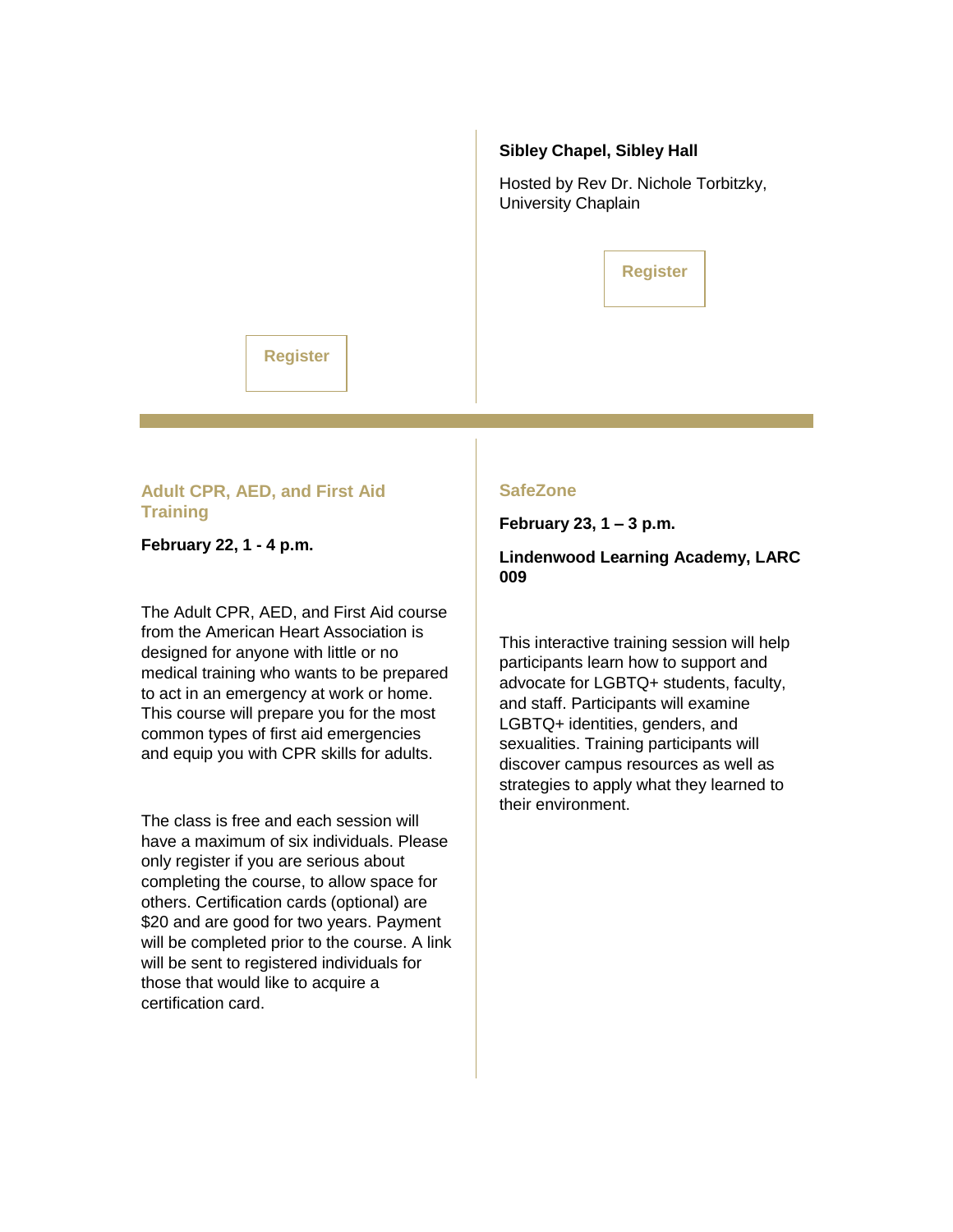## **[Register](https://nam04.safelinks.protection.outlook.com/?url=https%3A%2F%2Fr20.rs6.net%2Ftn.jsp%3Ff%3D001B0v3-0NK5bfuDx5WnjznYHtW9XF5GzcOGgRoVwryThwPmxSiHdOeasJfbWCokQcsBXqHJAtvsOUKLueRf7yQaCc_DYtatJQFLjOO4C73jAatzD_ZB4W3GY0y5xuA6Pmneev3Dq6NRrfVuPiY2Yks0cltpUZfmIX5ErojltE8Jxj5sKorTsSPsg%3D%3D%26c%3DVx8gFamRnMtojEEgfnCPFCh2wbXlVdsiLzPbWooNCnR1j6leYKMXlg%3D%3D%26ch%3DlWzf4CdxCUN86mNShHfZtceal9JQC7XX11UbhFWYuzxajj8eAlHyuA%3D%3D&data=04%7C01%7Cphuffman%40lindenwood.edu%7C118cc97becdd455cf80b08d9f1614f27%7C3d72f08e540a4c68905d9e69c4d9c61e%7C1%7C0%7C637806222520123715%7CUnknown%7CTWFpbGZsb3d8eyJWIjoiMC4wLjAwMDAiLCJQIjoiV2luMzIiLCJBTiI6Ik1haWwiLCJXVCI6Mn0%3D%7C3000&sdata=LyJGa0BniZFz2wT3NxLU4mdI8zUOqSBjrHrcfFj3t4Q%3D&reserved=0)**

#### **[Register](https://nam04.safelinks.protection.outlook.com/?url=https%3A%2F%2Fr20.rs6.net%2Ftn.jsp%3Ff%3D001B0v3-0NK5bfuDx5WnjznYHtW9XF5GzcOGgRoVwryThwPmxSiHdOeaoAZt5PisPxS2PYVo8MqnYG1WcuqXEGwyiDAKIvPo00e8_x0N5xjEDA8gN3CQPJpKoZGYtxmogqaLkKaUljV03YqGxgaTuIZ-U07tugPxTWMlJVIkXHmn4fy_UzUZptmfg%3D%3D%26c%3DVx8gFamRnMtojEEgfnCPFCh2wbXlVdsiLzPbWooNCnR1j6leYKMXlg%3D%3D%26ch%3DlWzf4CdxCUN86mNShHfZtceal9JQC7XX11UbhFWYuzxajj8eAlHyuA%3D%3D&data=04%7C01%7Cphuffman%40lindenwood.edu%7C118cc97becdd455cf80b08d9f1614f27%7C3d72f08e540a4c68905d9e69c4d9c61e%7C1%7C0%7C637806222520123715%7CUnknown%7CTWFpbGZsb3d8eyJWIjoiMC4wLjAwMDAiLCJQIjoiV2luMzIiLCJBTiI6Ik1haWwiLCJXVCI6Mn0%3D%7C3000&sdata=LvhFLX%2F2UhZi9jFTh8bnNugbDu0LKexhIQielLTk7lM%3D&reserved=0)**

#### **Anti-Racist Pedagogy: Discovery & Deployment (Faculty)**

**February 23, 6 -7 p.m.**

**Online**

This interactive workshop will discover the harms of racism and colonialism in pedagogy and deploy anti-racist and decolonization strategies. Supporting resources for workshop delivery are Mentimeter and a resource workbook.

#### **Advising Workshop Series**

**February 23, 10 – 11 a.m.**

**Lindenwood Learning Academy, LARC 009**

Workshop 1 will cover proactive advising and make recommendations on how to apply proactive advising to advising and student support. Learn how to apply an action-orientated approach to build structures and incorporate intervention strategies and support students who may not always reach out to you first.

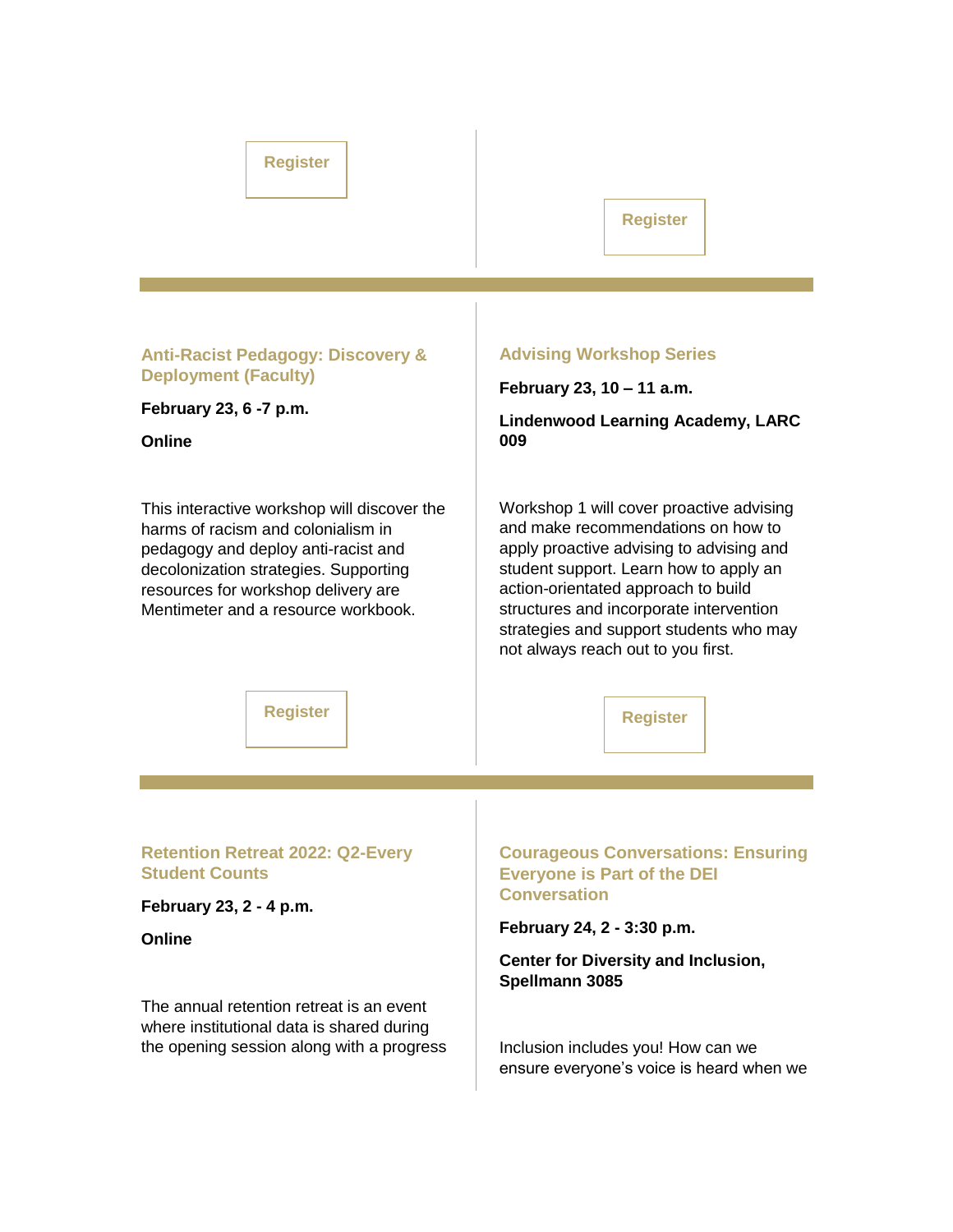update on action items related to the Q2- Every Student Counts Completion Plan.

#### **Opening Session**

**2 - 2:45 p.m.**

#### **Designing your Engaged Learning Odyssey**

#### **2:45 - 4 p.m.**

Presenter: Mark Valenzuela

Over the past year, retreats and workshops have helped faculty and staff better understand our students through data and focus groups. We've also learned more about high impact practices (HIPs), that help students engage better with their academic discipline, the community, their instructors, and each other. In this session, we will apply design thinking mindsets and the design thinking process to work on prototyping different ways to incorporate HIPs and engaged learning in our day-today work with students. Join this session if you want to be curious, try stuff, reframe problems, know it's a process, and ask for help. The focus is on an interactive session where we collaborate and try stuff!

#### **Moving from the What to the How: Peeling Back the Onion on Inclusion**

**2:45 - 4 p.m.** 

Presenter: Emily Pitts

Peeling back an onion is challenging, and for most of us, uncomfortable. But sometimes it's also necessary, like challenging conversations that we have to have when we want to do better. This panel of students, faculty, and staff will

are talking about diversity, equity, and inclusion?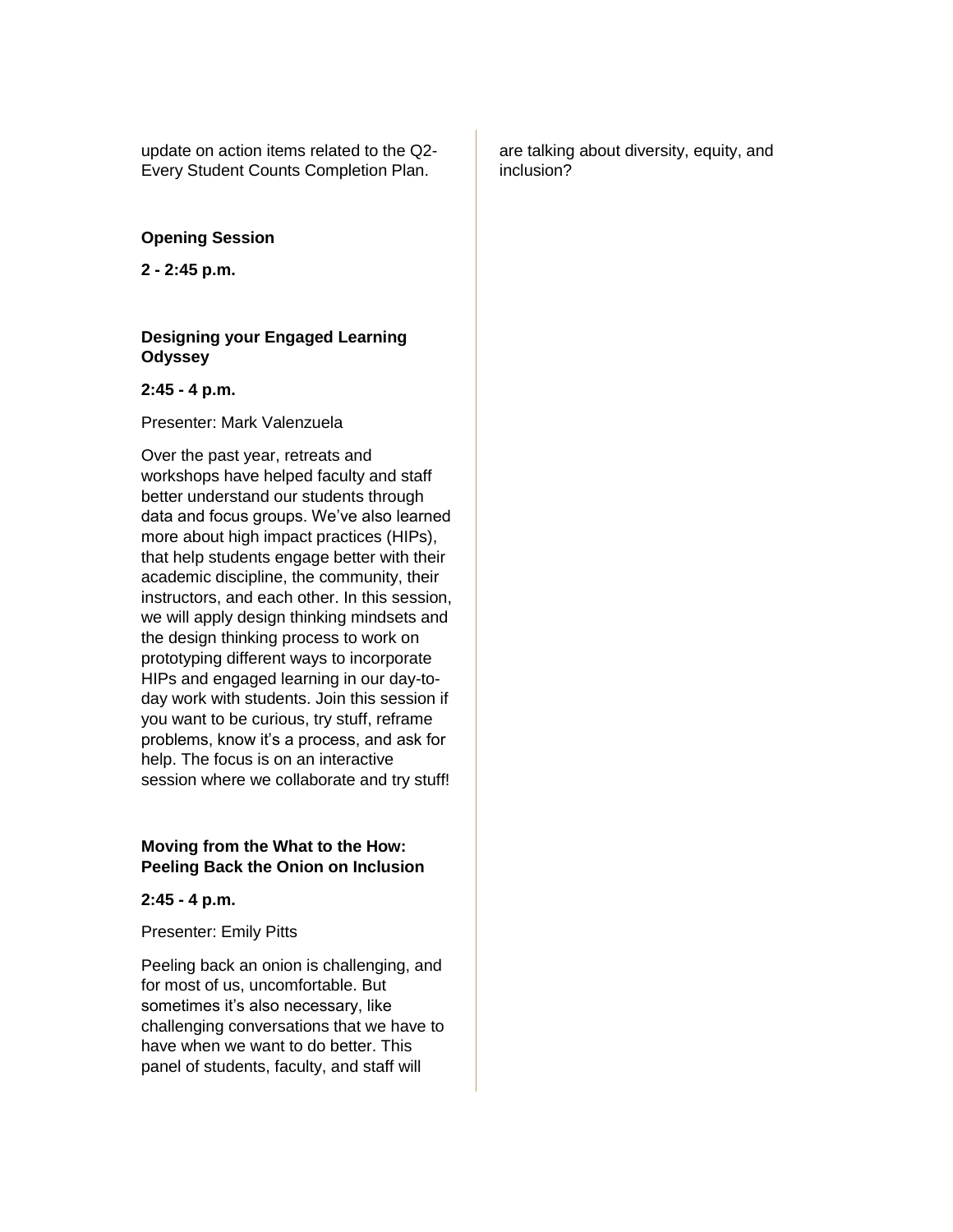model the kinds of challenging conversations that will be part of our work in DEI throughout the coming year. Based on what we peel back, the panel will recommend how to address our gaps and opportunities in creating an inclusive campus.

#### **Using Student Feedback to Improve Service Excellence and Student Centeredness**

#### **2:45 - 4 p.m.**

Presenter: Cayte Billman

From her work as a Lindenwood Learning Academy Fellow, Cayte Billman will present feedback from Lindenwood student focus groups held during the fall 2021 semester. Qualitative data focused on service excellence and student centeredness was collected. Focus group participants were traditional students from various backgrounds. Survey and focus group data will be shared during this session and breakout participants will interactively work together to explore actionable opportunities. The aim is to work toward improving the student experience and persistence to graduation. Join this interactive and important session by using the student voice to create positive change.

**[Register](https://nam04.safelinks.protection.outlook.com/?url=https%3A%2F%2Fr20.rs6.net%2Ftn.jsp%3Ff%3D001B0v3-0NK5bfuDx5WnjznYHtW9XF5GzcOGgRoVwryThwPmxSiHdOeasJfbWCokQcs7_mxwtnzQptfhdkiv3zIt3mmMlcBxxiNmTVEni9RWv3cai6M9gBgY6FZAAofpPZUhx_jThIo5n_hWgNJEXy4n9QngaKGTQ3W5KTC72nQ6IKm3b__-ehn-07PmJvO6JCq%26c%3DVx8gFamRnMtojEEgfnCPFCh2wbXlVdsiLzPbWooNCnR1j6leYKMXlg%3D%3D%26ch%3DlWzf4CdxCUN86mNShHfZtceal9JQC7XX11UbhFWYuzxajj8eAlHyuA%3D%3D&data=04%7C01%7Cphuffman%40lindenwood.edu%7C118cc97becdd455cf80b08d9f1614f27%7C3d72f08e540a4c68905d9e69c4d9c61e%7C1%7C0%7C637806222520123715%7CUnknown%7CTWFpbGZsb3d8eyJWIjoiMC4wLjAwMDAiLCJQIjoiV2luMzIiLCJBTiI6Ik1haWwiLCJXVCI6Mn0%3D%7C3000&sdata=3BgYXy3RK6cHMj5IYEss8teUYLGYbnAYxRviazeJb%2Bo%3D&reserved=0)**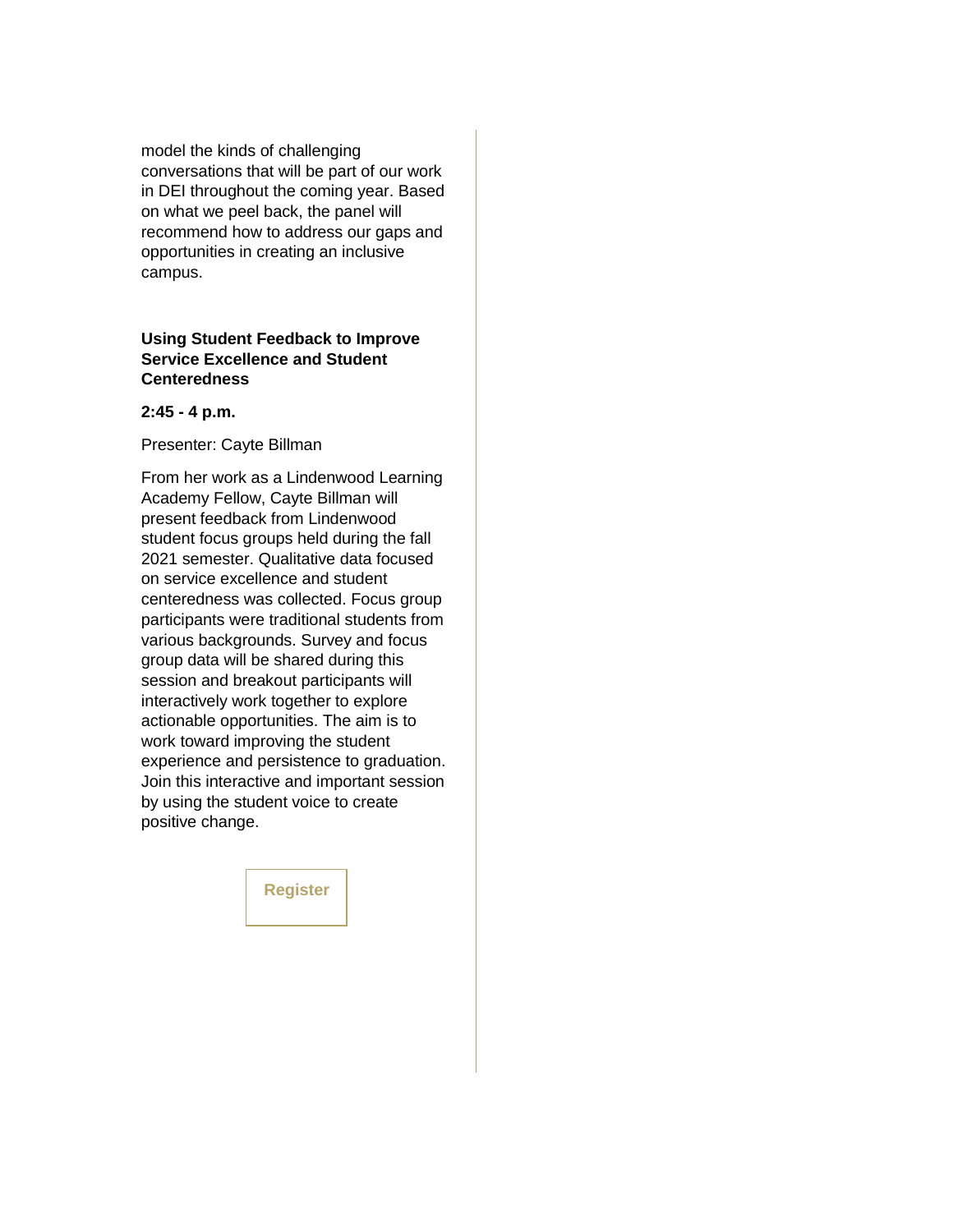## **[Register](https://nam04.safelinks.protection.outlook.com/?url=https%3A%2F%2Fr20.rs6.net%2Ftn.jsp%3Ff%3D001B0v3-0NK5bfuDx5WnjznYHtW9XF5GzcOGgRoVwryThwPmxSiHdOeasJfbWCokQcsx0OTdyJP0dUhbJpvMPtoueAjeEcaWQt5aQH_sdfix-yiTwRhzFGGIsIF370EeLKbnqSKpIBcA8W37mXzr2hjIuoyzszWAictFzeJfIcHHgWwfm3VQZbGFCRLxFOZzlm3%26c%3DVx8gFamRnMtojEEgfnCPFCh2wbXlVdsiLzPbWooNCnR1j6leYKMXlg%3D%3D%26ch%3DlWzf4CdxCUN86mNShHfZtceal9JQC7XX11UbhFWYuzxajj8eAlHyuA%3D%3D&data=04%7C01%7Cphuffman%40lindenwood.edu%7C118cc97becdd455cf80b08d9f1614f27%7C3d72f08e540a4c68905d9e69c4d9c61e%7C1%7C0%7C637806222520123715%7CUnknown%7CTWFpbGZsb3d8eyJWIjoiMC4wLjAwMDAiLCJQIjoiV2luMzIiLCJBTiI6Ik1haWwiLCJXVCI6Mn0%3D%7C3000&sdata=S2pkWqFbvXmvRmpE80Y3wH80rHeRbbg3WZ3V99ohsto%3D&reserved=0)**

## **Socially Just Design in Postsecondary Education: Takeaways and Recommendations**

**February 24, 3 – 4 p.m.**

**Online**

Join the Socially Just Design in Postsecondary Education PLC as they discuss their key takeaways from a sevenpart series hosted by the Gardner Institute. After discussing key takeaways, the group will share actionable items that everyone can do to help ensure that Lindenwood is working to eliminate the role that demographic variables (i.e., race/ethnicity, family income, etc.) play in predicting success in higher education. Regardless of your role at Lindenwood, please join us as we discuss evidence-based approaches to make Lindenwood a place where all students succeed.

**Main Session**

**3 - 3:15 p.m.**

**Encounters with Campus-Community Interests: Community Engaged Research COVID-19, Trauma, and Pregnancy Experiences**

**February 25, 12 – 1 p.m.**

**Online**

Please join us for this next installment of ongoing workshops around academic community engagement, communityengaged research, and equitable approaches to research, scholarship, and creative activity. Dr. Catherine Shoff and Dr. Amanda Harrod will present research on the impact of COVID-19 on birth experiences. Dr. Agata Freedle will present research on posttraumatic stress disorder and posttraumatic growth following pregnancy loss. Both of these projects are 2021 PRIDE Fund awardees and feature significant elements of community-based research practices.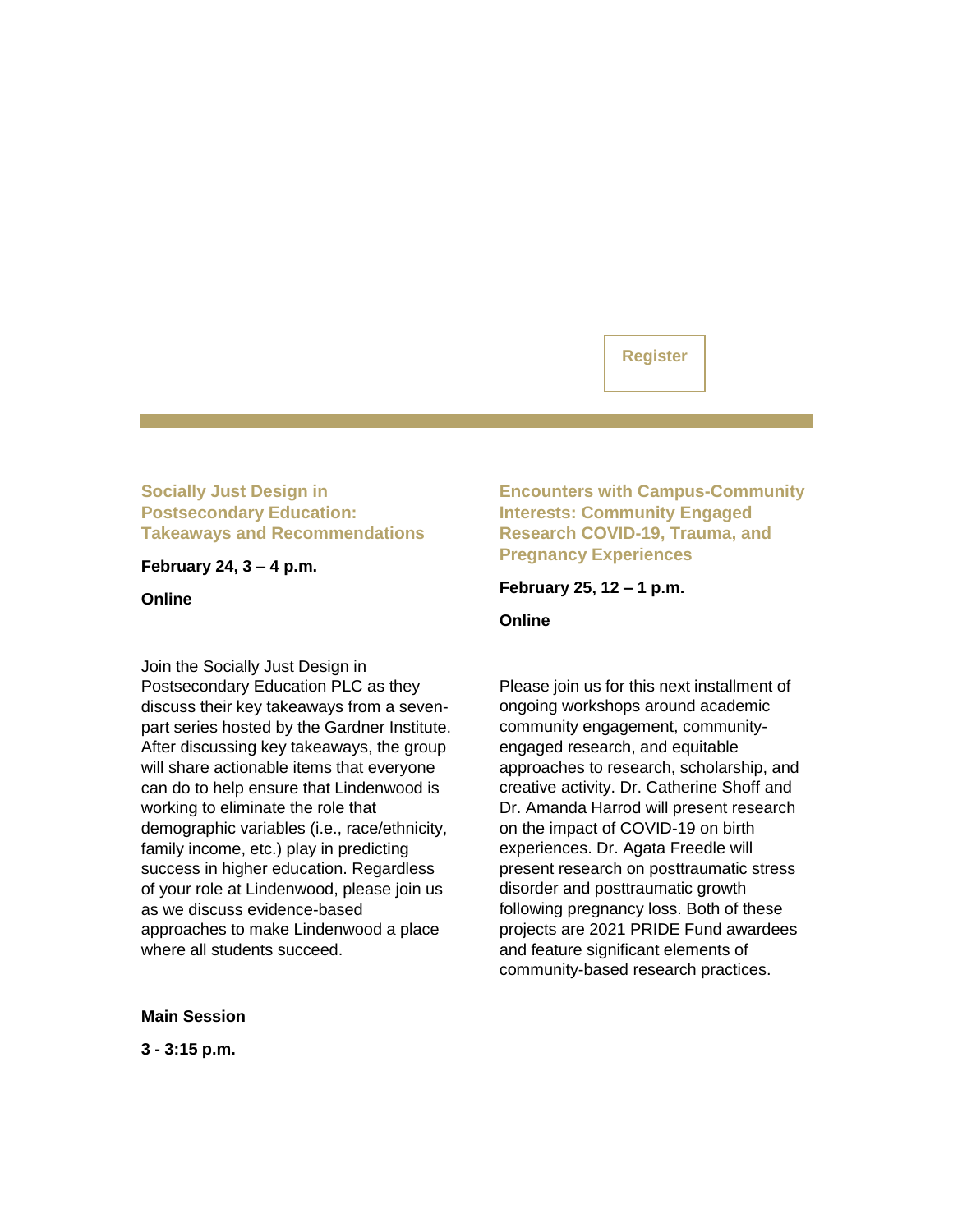## **Socially Just Design in Academic Advising**

#### **3:15 - 4 p.m.**

Learn about possible barriers in academic advising and collaborate on ways to strengthen academic advising for Lindenwood students.

## **Socially Just Design in Digital Learning**

## **3:15 - 4 p.m.**

Learn about barriers in digital learning for non-majority students and collaborate on ways we can improve online offerings for all Lindenwood students.

#### **Socially Just Design in Gateway Courses**

#### **3:15 - 4 p.m.**

Learn about current unjust practices in gateway courses and collaborate on ways to improve these courses for Lindenwood students.

## **Socially Just Design in the Transfer System**

#### **3:15 - 4 p.m.**

Learn about common barriers and pitfalls in the transfer system and collaborate on ways to improve the transfer experience for current and future Lindenwood students.

**[Register](https://nam04.safelinks.protection.outlook.com/?url=https%3A%2F%2Fr20.rs6.net%2Ftn.jsp%3Ff%3D001B0v3-0NK5bfuDx5WnjznYHtW9XF5GzcOGgRoVwryThwPmxSiHdOeaihczKVhXbWfY-gLCqK_FCUn_fSJGDvCnOn-E56PAaiRoDVRggVmmuIVXS_a--972IXAAxo6r4JU5_iVSTQPcSWtL0zktAMKXBfWN6RGwNnt1lj_X7_CCXPX4kmTkpIc-FHLJIWbzknm%26c%3DVx8gFamRnMtojEEgfnCPFCh2wbXlVdsiLzPbWooNCnR1j6leYKMXlg%3D%3D%26ch%3DlWzf4CdxCUN86mNShHfZtceal9JQC7XX11UbhFWYuzxajj8eAlHyuA%3D%3D&data=04%7C01%7Cphuffman%40lindenwood.edu%7C118cc97becdd455cf80b08d9f1614f27%7C3d72f08e540a4c68905d9e69c4d9c61e%7C1%7C0%7C637806222520279944%7CUnknown%7CTWFpbGZsb3d8eyJWIjoiMC4wLjAwMDAiLCJQIjoiV2luMzIiLCJBTiI6Ik1haWwiLCJXVCI6Mn0%3D%7C3000&sdata=KpCoi%2BRtZhha%2FaTDe0I0g%2BgtewCn0SBG%2FnJOHjKXRWA%3D&reserved=0)**

**[Register](https://nam04.safelinks.protection.outlook.com/?url=https%3A%2F%2Fr20.rs6.net%2Ftn.jsp%3Ff%3D001B0v3-0NK5bfuDx5WnjznYHtW9XF5GzcOGgRoVwryThwPmxSiHdOeasJfbWCokQcsBlj0TfMPel2XRqf1rswlrI3slf8V2BaBLanMS5jVowMj9uFWyVtV0KdXn0SvoLmjlE1_9XZwhBLkc1O7Be8okPfI3893f5z1eBo4GKHiGFk%3D%26c%3DVx8gFamRnMtojEEgfnCPFCh2wbXlVdsiLzPbWooNCnR1j6leYKMXlg%3D%3D%26ch%3DlWzf4CdxCUN86mNShHfZtceal9JQC7XX11UbhFWYuzxajj8eAlHyuA%3D%3D&data=04%7C01%7Cphuffman%40lindenwood.edu%7C118cc97becdd455cf80b08d9f1614f27%7C3d72f08e540a4c68905d9e69c4d9c61e%7C1%7C0%7C637806222520279944%7CUnknown%7CTWFpbGZsb3d8eyJWIjoiMC4wLjAwMDAiLCJQIjoiV2luMzIiLCJBTiI6Ik1haWwiLCJXVCI6Mn0%3D%7C3000&sdata=q8grA68kT9UW4NQdAUvVRa2b4rAX1GnqfhSDzRjIpFg%3D&reserved=0)**